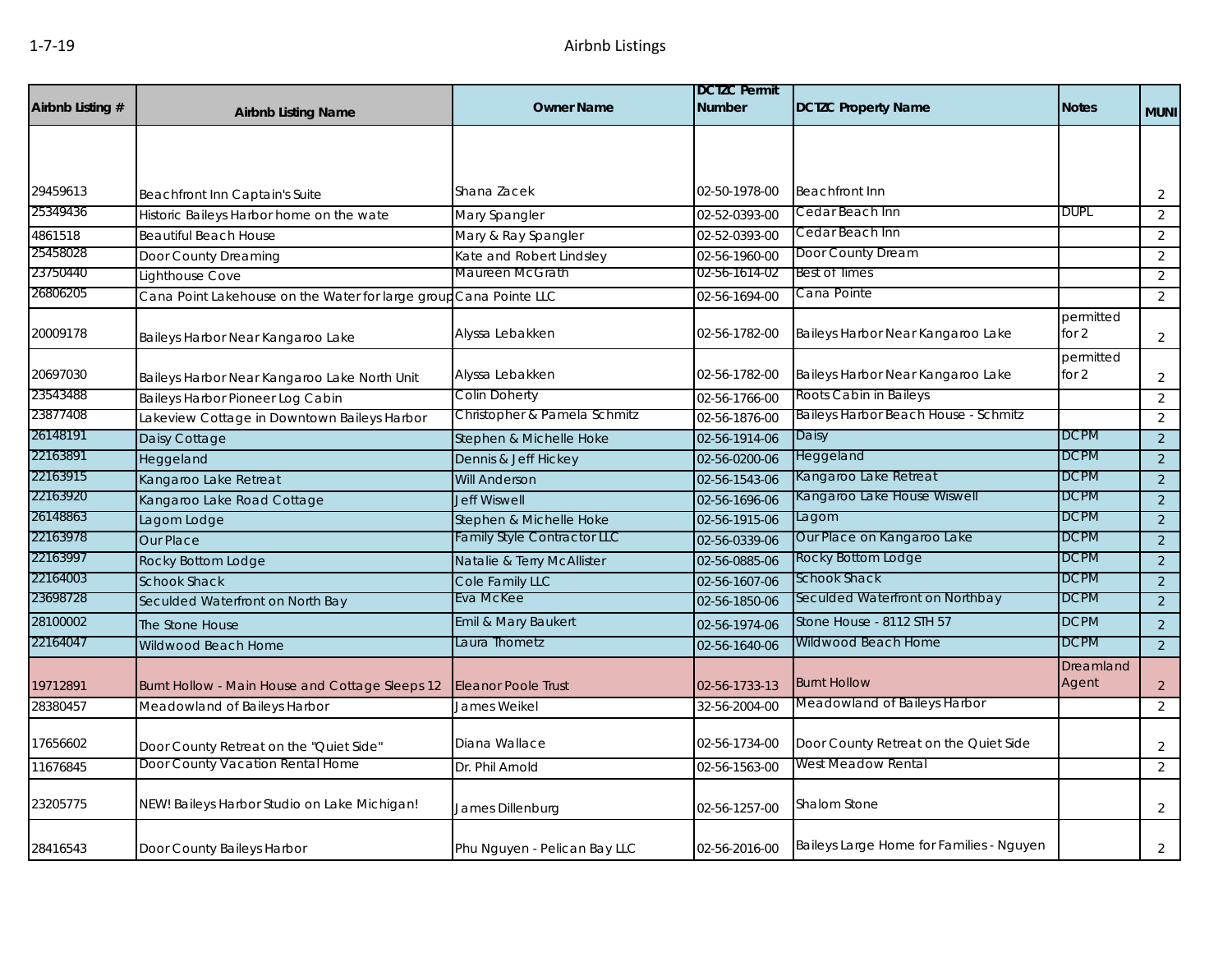| 8673829  | Door County Cabin in the Woods                                             | Karen Berndt               | 02-56-1564-00 | Door County Cabin in the Woods                              |                      | $\overline{2}$ |
|----------|----------------------------------------------------------------------------|----------------------------|---------------|-------------------------------------------------------------|----------------------|----------------|
| 8126599  | Tranquil, Sunny 3 Bedroo,/2.5 Bath Condo                                   | Karen Berndt               | 02-56-1564-00 | Door County Cabin in the Woods- Tranquil<br>Condo           | permitted<br>for $2$ | 2              |
| 22186390 | Baileys Harbor Yellow Home with a View                                     | Matt Horton                | 02-56-1826-00 | Baileys Harbor Yellow House                                 | permitted<br>for $3$ | $\overline{2}$ |
| 24420991 | South Lane Cottage #2                                                      | Matt Horton                | 02-56-1826-00 | Baileys Harbor Yellow House                                 | permitted<br>for $3$ | $\overline{2}$ |
| 24420171 | South Lane Cottage #1                                                      | Matt Horton                | 02-56-1826-00 | <b>Baileys Harbor Yellow House</b>                          | permitted<br>for $3$ | $\overline{a}$ |
| 1254037  | <b>Islandview Lake House</b>                                               | Michael Servais            | 02-56-1893-00 | Cedar Creek Lodge                                           |                      | $\overline{2}$ |
| 4709576  | <b>Heart of the Door Homestead</b>                                         | Nicole Henquinet           | 02-56-1455-00 | Heart of the Door Homestead, LLC                            |                      | $\overline{2}$ |
| 25126829 | A True Farm House Experience                                               | Paul Gray                  | 02-56-1930-00 | A True Farm House Experience                                |                      | $\overline{2}$ |
| 7069697  | Loft • Central • Comfy • Private                                           | Sarah and Brian Bonovich   | 02-56-1644-00 | Wooded Lane Guest House                                     |                      | $\overline{2}$ |
| 19471677 | Raspberry Fields                                                           | Stewart Dawson             | 02-56-1741-00 | Dawson Farm - Ahrens Road                                   |                      | $\overline{2}$ |
| 20565326 | Door County Scotland Yard                                                  | Thomas and Michele Bronsky | 02-56-1794-00 | Door County Scotland Yard Haven                             | Permitted<br>for $2$ | $\overline{2}$ |
| 6785263  | Eclectic Modern Farmhouse in Baileys Harbor                                | Tim Raduenz                | 02-56-1693-00 | <b>BHDC</b>                                                 |                      | $\overline{2}$ |
|          |                                                                            |                            |               |                                                             |                      |                |
| 3831684  | New-Private-Secluded Home                                                  | Patrick Donley             | 06-56-1521-00 | Donely - 6058 CTH OO                                        |                      | 6              |
|          |                                                                            |                            |               |                                                             |                      |                |
| 28494097 | Light & Bright Bay View Retreat                                            | Nicholas David Barber      | 08-53-1990-00 | Landmark Resort - Nomad Ventures LLC -<br>#110              |                      | 8              |
| 18287078 | Serene 1 Bed 1 Bath Condo w/ Woods View                                    | <b>Brian Wiegland</b>      | 08-53-1688-00 | Landmark Resort - Door County Getaways-permitted<br>Wiegand | for 4 units          | 8              |
| 26631795 | Serene Lake Retreat                                                        | Natalia Luque              | 08-53-1929-00 | Landmark Luque Unit 1232                                    |                      | 8              |
| 22011733 | Big discount on Landmark Resort rates on 1BR<br>condo                      | Jewelette Neary            | 08-53-1817-00 | Landmark Resort-Neary                                       | permitted<br>for 2   | 8              |
| 21595419 | Big discount off Landmark Rates on beautiful<br>condo                      | Jewelette Neary            | 08-53-1817-00 | Landmark Resort- Neary                                      | permitted<br>for 2   | 8              |
| 15951113 | Beautiful Waterview Condo                                                  | Kathlyn Geracie            | 08-53-1689-00 | Landmark Resort- Beautiful Water View<br>Condo              |                      | 8              |
| 7989119  | Breathtaking Water View Condo                                              | Michael and Leigh Dicks    | 08-53-1554-00 | Landmark Resort - Dicks Rental                              |                      | 8              |
| 3238045  | Quaint Door County Haven                                                   | Mark Lorenzo               | 08-53-1832-00 | Landmark Resort Lorenzo                                     |                      | 8              |
| 30735165 | Newly Renovated Waterview 1 Bedroom 1 bath Co Christopher and Sara Spencer |                            | 08-53-1686-00 | Landmark Resort - Units 1225 -1220 -<br>Spencer             | permitted<br>for $2$ | 8              |
| 30348565 | Winter Getaway! Custom basket w/2 night stay                               | Will Pflum                 | 08-53-1684-07 | Landmark Resort Pflum                                       |                      | 8              |
| 12896781 | Renovated! 2 Bedroom/1 ba Family Friendly Resort Scott & Wendy Schultz     |                            | 08-53-1626-07 | Landmark Resort - Schultz                                   | permitted<br>for $2$ | $\, 8$         |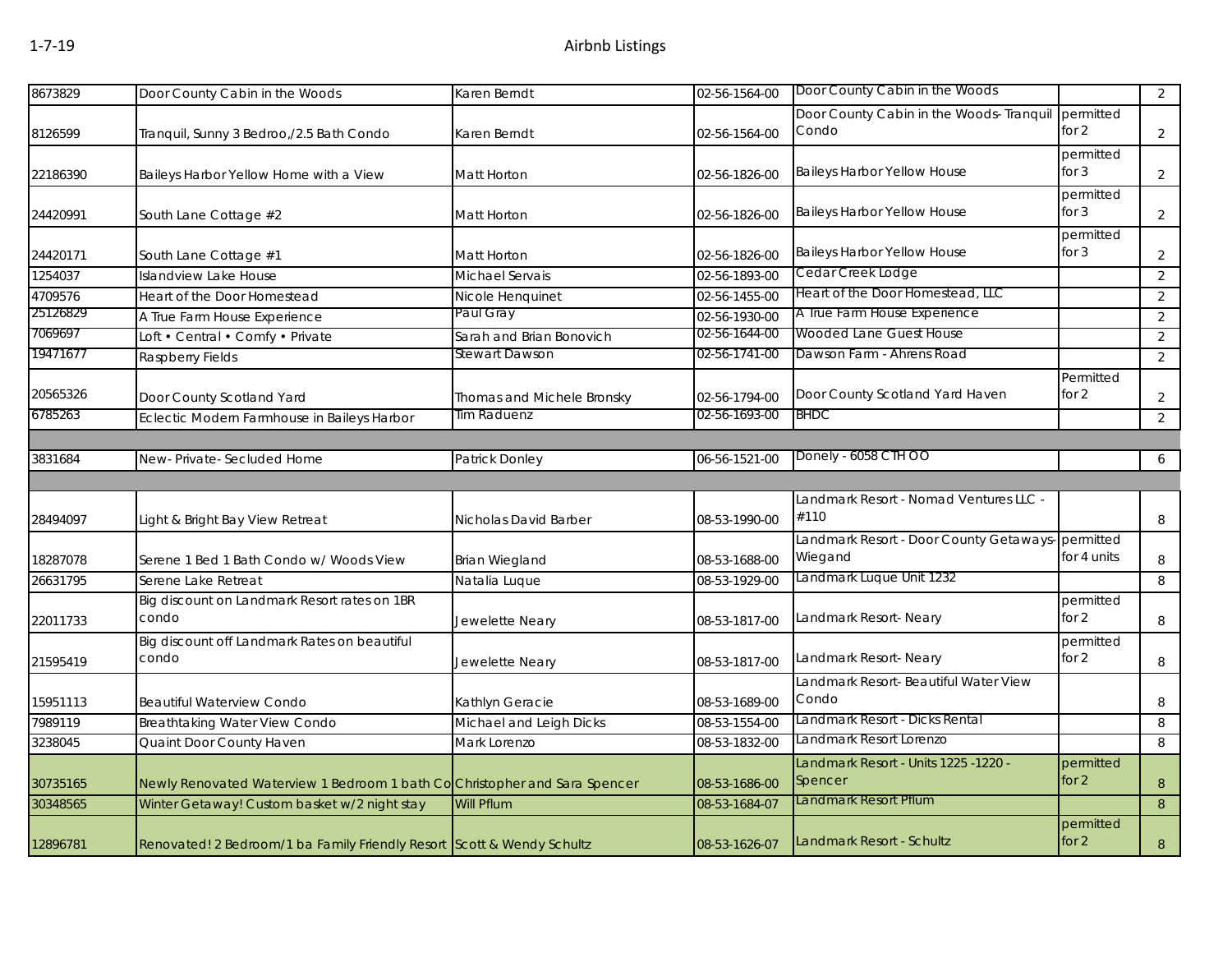|          |                                                                   |                                         |               | Landmark Resort - Units 1225 -1220 -                                                   | permitted                                                                        |   |
|----------|-------------------------------------------------------------------|-----------------------------------------|---------------|----------------------------------------------------------------------------------------|----------------------------------------------------------------------------------|---|
| 30348564 | Winter Getaway! Book 2 nights, 3rd Free!                          | Christopher and Sara Spencer            | 08-53-1686-07 | Spencer                                                                                | for 2                                                                            | 8 |
| 30348557 | Winter Getaway! Stay 2 nights, get one free!                      | Michael White                           | 08-53-1834-07 | Landmark Resort White                                                                  |                                                                                  | 8 |
| 30815822 | Winter Getaway! Stay 2 nights - get one free!                     |                                         |               |                                                                                        |                                                                                  | 8 |
| 19082486 | Gorgeous Waterview overlooking the bay of green Matthew A Pidgeon |                                         | 08-53-1754-00 | Landmark Resort - Pidgeon - Unit 205                                                   |                                                                                  | 8 |
| 13479701 | Our Piece of the Door                                             | Roby Onan                               | 08-53-1652-00 | Landmark Resort - Our Piece of the Door -<br>Onan #3224                                |                                                                                  | 8 |
| 28553484 | <b>Bayview Escape</b>                                             | Lorie Scarborough - Swanky Properties   | 08-53-2007-00 | Landmark Resort - Zanky Properties LLC                                                 |                                                                                  | 8 |
| 26397865 | 2 Bedroom, 1 Bath Condo overlooking lake                          | <b>Jon Pesek</b>                        | 08-53-1856-00 | Ladnmark Resort Pesekg                                                                 |                                                                                  | 8 |
| 16751564 | Leaf House Door County                                            | Sean and Cami Wright                    | 08-53-1699-00 | Landmark Resort Unit 2317 - Leaf House<br>Door County<br>Egg Harbor Sunset Bluff Condo |                                                                                  | 8 |
| 27784412 | Egg Harbor Sunset Bluff Condo                                     | David Polich and Kristine Kappel        | 08-53-1997-00 |                                                                                        |                                                                                  | 8 |
| 6677520  | Sunset Bluff Getaway in Egg Harbor                                | Michael & Christina Hauge               | 08-53-0384-00 | Sunset Bluff Condo - Unit 2- Hauge                                                     |                                                                                  | 8 |
| 29054699 | Stony Shore Cabin                                                 | <b>Jeff Garbers</b>                     | 08-56-1395-01 | <b>Stony Shores</b>                                                                    |                                                                                  | 8 |
| 29054697 | <b>Stones Throw</b>                                               | <b>Jeff Garbers</b>                     | 08-56-1396-01 | Stone's Tjrpw                                                                          |                                                                                  | 8 |
| 22083085 | Woodwalk Retreat                                                  | Andrew and Jillaine Seefeldt            | 08-56-1873-00 | Woodwalk Retreat                                                                       |                                                                                  | 8 |
| 15399898 | Relaxing Waterfront Door County Lake House                        | Brianne & Barry Tegel                   | 08-56-1707-00 | Door County Lake House Tegel                                                           |                                                                                  | 8 |
| 7340588  | The Cabin at Plum Bottom                                          | Chad Luberger/ Marlyn & Pamela<br>Moore | 08-56-1284-00 | The Treehouse at Plum Bottom/The<br>Carriage House at Plum Bottom                      | permitted<br>for two units<br>owner is<br>hedging<br>bets with<br>three listings | 8 |
| 4950769  | The Treehouse at Plum Bottom                                      | Chad Luberger/ Marlyn & Pamela<br>Moore | 08-56-1284-00 | The Treehouse at Plum Bottom/The<br>Carriage House at Plum Bottom                      | permitted<br>for two units<br>owner is<br>hedging<br>bets with<br>three listings | 8 |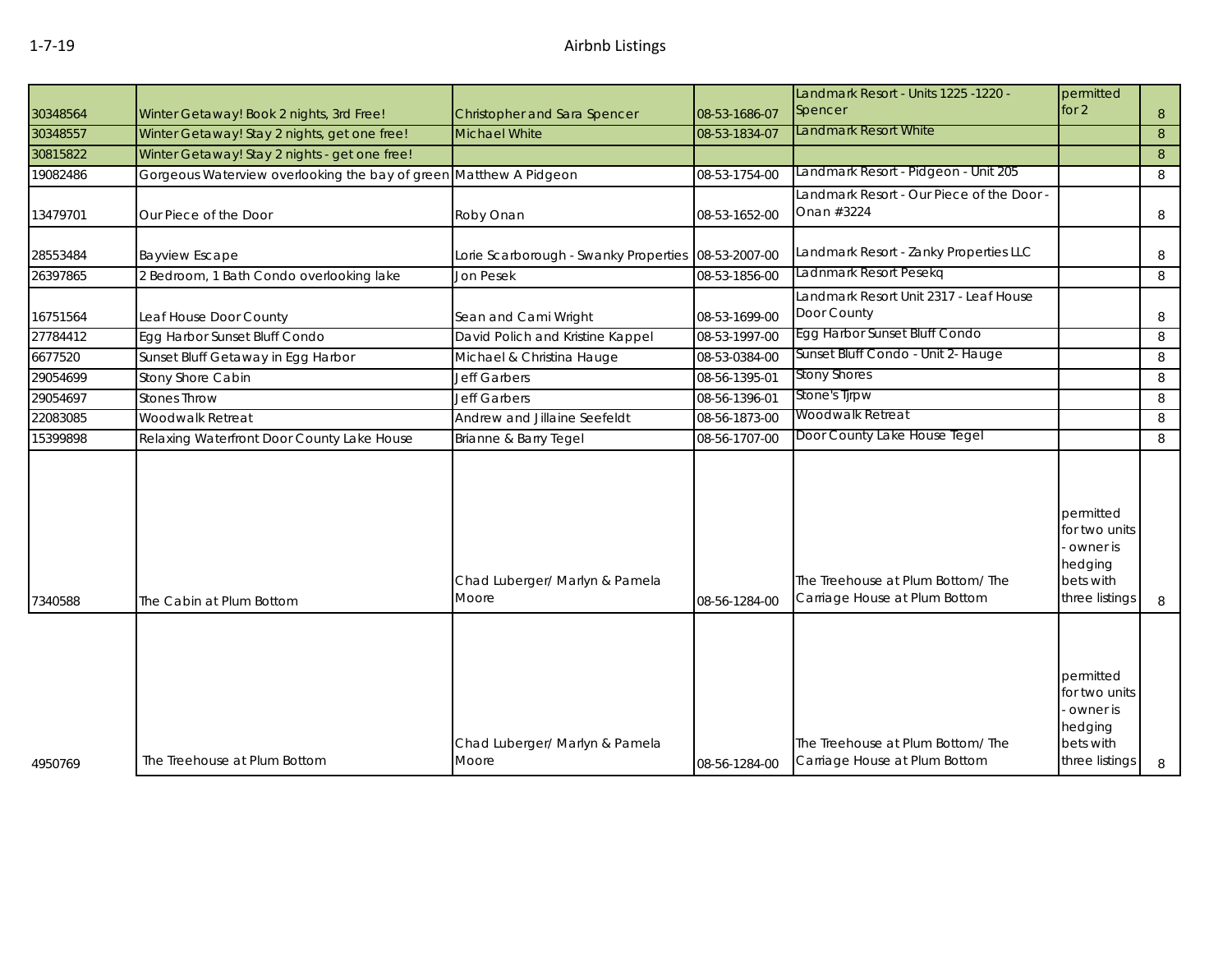|          |                                                             |                                                    |               | The Treehouse at Plum Bottom/The               | permitted<br>for two units<br>owner is<br>hedging<br>bets with |        |
|----------|-------------------------------------------------------------|----------------------------------------------------|---------------|------------------------------------------------|----------------------------------------------------------------|--------|
| 8163799  | The Cottage at Plum Bottom                                  | Chad Luberger/ Marlyn & Pamela Moo 08-56-1284-00   |               | Carriage House at Plum Bottom                  | three listings                                                 | 8      |
| 24133770 | <b>Bluff Cottage Sunsets NEW CONSTRUCTION Egg</b><br>Harbor | Gail Bergman                                       | 08-56-1874-00 | <b>Bluff Cottage</b>                           | permitted<br>for 4 units                                       | 8      |
| 27426270 | Bay View at the Landmark Resort                             | Dean Hellwig                                       | 08-53-1984-00 | Landmark Resort - Bay View Bungalow<br>Hellwig |                                                                | 8      |
| 20123459 | NEW! 2BR Egg Harbor House on 2 Acres!                       | Kerri Zergoski                                     | 08-56-1768-00 | Lodge 42                                       |                                                                | 8      |
| 22164013 | <b>Sunset Sanctuary</b>                                     | Daniel & Wanda Kupsco                              | 08-56-1566-06 | <b>Sunset Sanctuary</b>                        | <b>DCPM</b>                                                    | 8      |
| 22339046 | <b>Ohlson Chateau</b>                                       | David Ohlson - Charles Chilcote                    | 08-56-0729-06 | <b>Ohlson Chateau</b>                          | <b>DCPM</b>                                                    | 8      |
| 30973479 | White Cliff Landing                                         | Aymee and David Balison - Balison Join             | 08-56-2034-06 | White Cliff Landing                            | <b>DCPM</b>                                                    | 8      |
| 22163874 | Fox Den                                                     | Robert J & Michele M Fox                           | 08-56-0823-06 | Fox Den                                        | <b>DCPM</b>                                                    | 8      |
| 22164041 | Whitestone at the Water                                     | Sara Steinhardt & Jon Chapman                      | 08-56-1316-06 | Whitestone at the Water                        | <b>DCPM</b>                                                    | $\, 8$ |
| 26020119 | Door Haven                                                  | Ronald & Christine Puszynski                       | 08-56-0099-02 | Door Haven                                     | lundquist                                                      | 8      |
| 19667912 | <b>Ski Shore Retreat</b>                                    | Susan Kwaterski                                    | 08-56-0806-13 | Ski Shore Retreat                              | Agent                                                          | 8      |
| 16987204 | Relaxing Nostalgic Log Home "Green Apple Lodge"             | Patricia Culliton                                  | 08-56-1715-00 | Green Apple Lodge                              |                                                                | 8      |
| 13606442 | Cozy Farmhouse Studio                                       | Renee Schwaller and Steve Beaudot                  | 08-56-1649-00 | Farmhouse Studio                               |                                                                | 8      |
| 25729564 | Pebble Beach House                                          | Edgar and Nancy Muenzer TRUST - Victo08-56-1962-00 |               | Pebble Beach House                             |                                                                | 8      |
| 28614069 | The Cabin at Shady Grove                                    | Maureen Gribble                                    | 08-56-1925-00 | Shady Grove Gribble                            |                                                                | 8      |
| 19123032 | O.B.P. Kornerstone Unit                                     | Claire & Frank Murphy                              | 08-59-1233-00 | Off the Beaten Path                            | permitted<br>for 4 units                                       | 8      |
| 19120828 | O.B.P. Wildside Unit                                        | Claire & Frank Murphy                              | 08-59-1233-00 | Off the Beaten Path                            | permitted<br>for 4 units                                       | 8      |
| 19117481 | O.B.P. Baliwick Unit                                        | Claire & Frank Murphy                              | 08-59-1233-00 | Off the Beaten Path                            | permitted<br>for 4 units                                       | 8      |
| 19119678 | O.B.P. Bunk Unit                                            | Claire & Frank Murphy                              | 08-59-1233-00 | Off the Beaten Path                            | permitted<br>for 4 units                                       | 8      |
|          |                                                             |                                                    |               |                                                |                                                                |        |
| 17121280 | Awesome Sunset Condo                                        | Christine Crowley                                  | 09-53-0549-00 | Awesome Sunset Condo - Ridgewood<br>Condo 5    |                                                                | 9      |
| 19113075 | Awesome Sunset Condo TOO                                    | Claire & Frank Murphy                              | 09-53-1445-00 | Awesome Sunset Condo TOO                       |                                                                | 9      |
| 15922477 | Treehouse Appartment                                        | Kathy Navis                                        | 09-53-1576-00 | <b>Sunset View Apartment</b>                   | permitted<br>for $4$                                           | 9      |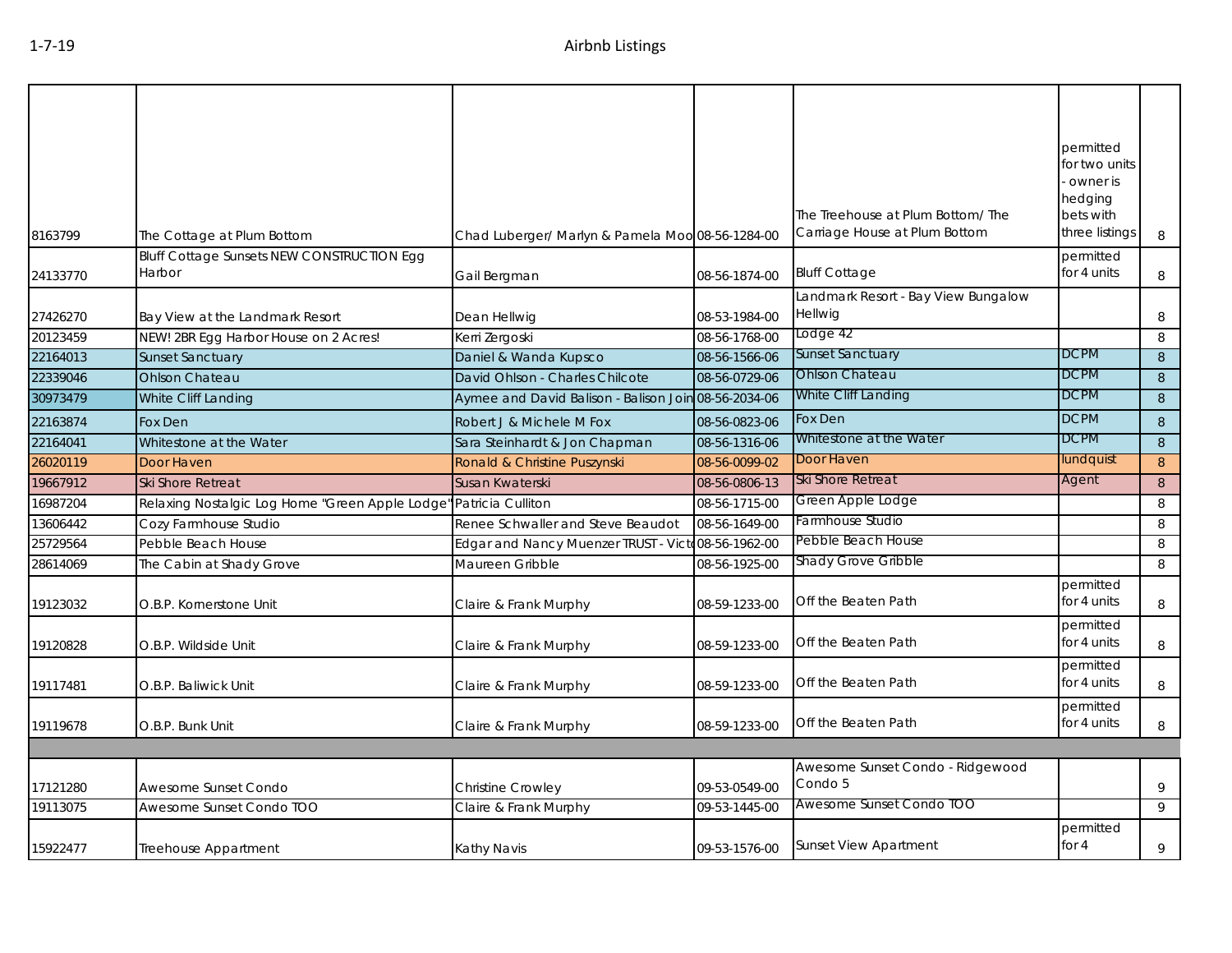| 9602336  | Downstown Sunset View Apartment                                         | <b>Kathy Navis</b>             | 09-53-1576-00 | <b>Sunset View Apartment</b>   | permitted<br>for 4   | 9              |
|----------|-------------------------------------------------------------------------|--------------------------------|---------------|--------------------------------|----------------------|----------------|
| 20770425 | Green Door Inn Unit #5                                                  | Kathy Navis                    | 09-53-1576-01 | <b>Sunset View Apartment</b>   | permitted<br>for 4   | 9              |
| 20771252 | Green Door Inn Unit #6                                                  | Kathy Navis                    | 09-53-1576-02 | <b>Sunset View Apartment</b>   | permitted<br>for 4   | 9              |
| 11512240 | Gorgeous View ~ Walk to Town                                            | Melanie and Richard Parsons    | 09-53-1609-00 | Ridgewood Bluff Condo - Parson |                      | 9              |
| 25688306 | Modern, updated, Door County condo with pool!                           | Michael and Georgina Styke     | 09-53-1959-00 | Anchorage Condo - Style        |                      | 9              |
| 16911381 | Village Cottage- close to shops, dining, & water                        | A Village Cottage LLC          | 09-55-0735-00 | A Village Cottage LLC          | permitted<br>for 2   | 9              |
| 16542621 | Village Cottage - walkable to waterfront and town A Village Cottage LLC |                                | 09-55-0735-00 | A Village Cottage LLC          | permitted<br>for $2$ | 9              |
| 22163979 | On the Water Escape                                                     | Jan & Craig Bilgen             | 09-55-0817-06 | On the Water Escape            | <b>DCPM</b>          | 9              |
| 22164009 | Sounds of the Bay                                                       | <b>Brian Fecteau</b>           | 09-56-1725-06 | Sounds of the Bay              | <b>DCPM</b>          | 9              |
| 23697711 | Scenic Home in Egg Harbor                                               | Massoud Maleki                 | 09-56-1086-06 | Scenic Home in Egg Harbor      | <b>DCPM</b>          | 9              |
| 22339056 | White Cliff Cottage                                                     | Michael & Dawn McCole          | 09-56-0894-06 | White Cliff Cottage            | <b>DCPM</b>          | 9              |
| 13812976 | Egg Harbor Bluffwood House                                              | Claire & Frank Murphy          | 09-56-1232-00 | <b>Blluffwood House</b>        |                      | 9              |
| 22846687 | Bay Tree Loft                                                           | <b>Jill Sommers</b>            | 09-56-1839-00 | Bay Tree Loft                  |                      | 9              |
| 23769295 | <b>Church Street House</b>                                              | Kaaren Northrup - SWNKCN LLC   | 09-56-1881-16 | Church Street House            |                      | 9              |
| 13589290 | Egg Harbor Log Cabin                                                    | Karen Berndt                   | 09-56-1646-00 | Egg Harbor Log Cabin           |                      | 9              |
| 20975595 | Point Beach House ~ Waterfront, 4 bedrooms                              | Mary Zeller                    | 09-56-1882-00 | Point Beach Home               |                      | 9              |
| 22280403 | Lighthouse Place                                                        | Frank & Claire Murphy          | 09-56-1830-00 | Lighthouse Place               |                      | $\overline{9}$ |
| 20360386 | Egg Harbor Hideaway                                                     | RME Holdings - Robert Esposito | 09-56-1780-00 | Egg Harbor Hideaway            | permitted<br>for $2$ | 9              |
| 22446412 | Modern Craftsman Home in Egg Harbor                                     | RME Holdings - Robert Esposito | 09-56-1780-00 | Egg Harbor Hideaway            | permitted<br>for 2   | 9              |
| 525258   | Quiaint Cozy A-Frame in Door County                                     | Tim & Kristin Mahoney          | 09-56-1308-00 | Quaint Cozy A-Frame            |                      | 9              |
| 17097048 | Meadow Ridge Door County -                                              | Peri Jackson                   | 09-59-1717-00 | Meadow Ridge Timeshare Jackson |                      | 9              |
|          |                                                                         |                                |               |                                |                      |                |
| 24734764 | Pine Grove Family Suite                                                 | Prime Sites of Door County LLC | 11-51-0059-00 | Pine Grove Resort              |                      | 11             |
| 26845261 | NEW! Cozy Ephraim 'Cedar Cottage' w/Private<br>Deck!                    | Deborah Eckert                 | 11-55-0680-00 | Park Place Cottages            | permitted<br>for $5$ | 11             |
| 26845402 | NEW! Updated Ephraim 'Pine Cottage' w/ Deck!                            | Deborah Eckert                 | 11-55-0680-00 | Park Place Cottages            | permitted<br>for $5$ | 11             |
| 26845264 | NEW 'The Carriage House' Walk to Peninsula St Park Deborah Eckert       |                                | 11-55-0680-00 | Park Place Cottages            | permitted<br>for 5   | 11             |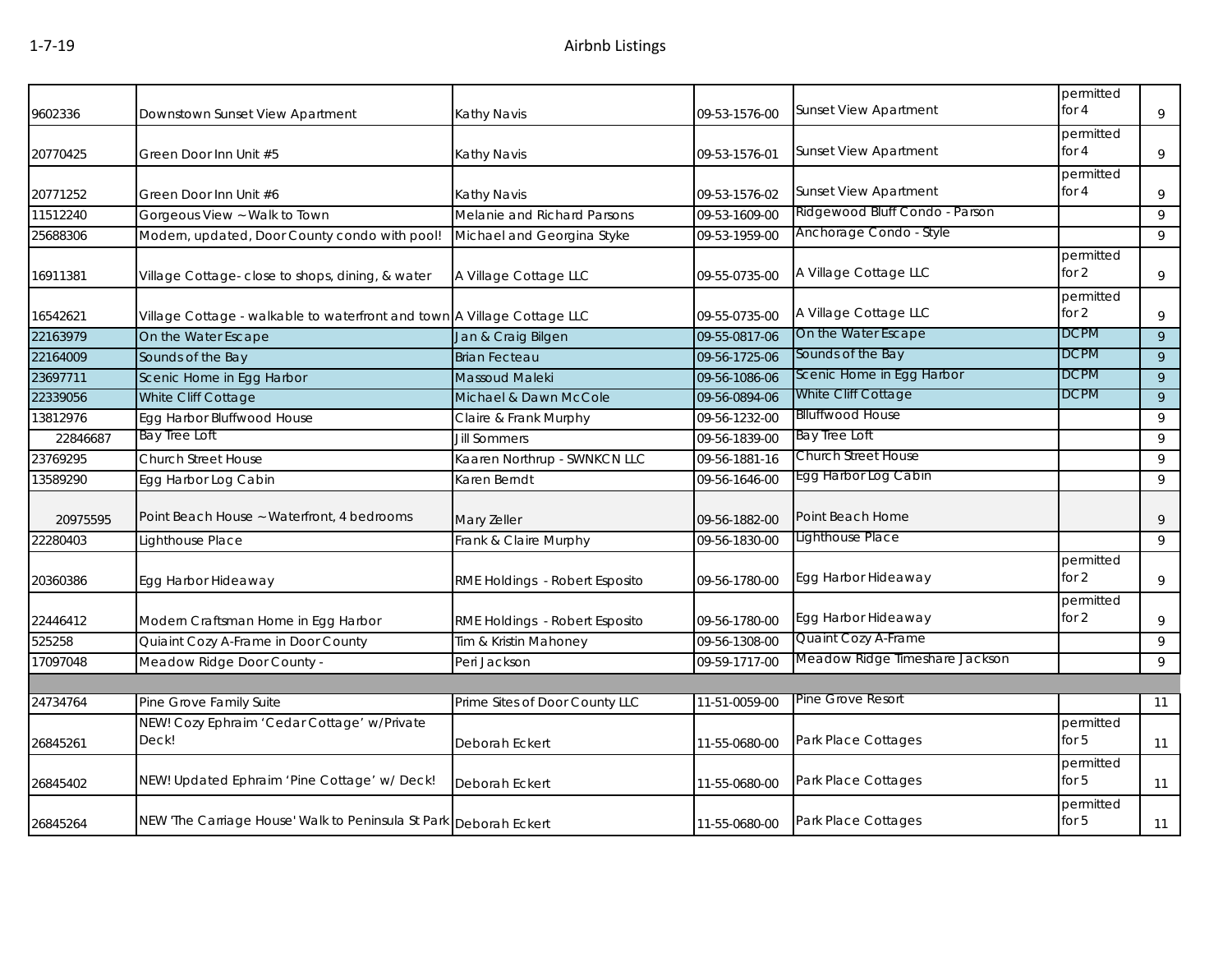| 26845266 | NEW! 'Butternut Cottage' in Central Door County!             | Deborah Eckert                   | 11-55-0680-00 | Park Place Cottages                     | permitted<br>for $5$ | 11              |
|----------|--------------------------------------------------------------|----------------------------------|---------------|-----------------------------------------|----------------------|-----------------|
| 26845401 | NEW! 'Cherry Cottage' near Peninsula State Park!             | Deborah Eckert                   | 11-55-0680-00 | Park Place Cottages                     | permitted<br>for $5$ | 11              |
| 22163846 | <b>Bayview Cottage</b>                                       | Parks Edge Lakeshore LLC         | 11-55-0411-06 | Parks Edge Cottages                     | <b>DCPM</b>          | 11              |
| 13769377 | <b>Hollis House</b>                                          | Daniel & Lori Schwefel           | 11-56-1659-00 | Hollis House                            |                      | 11              |
| 24993392 | Remodeled Ephraim cottage 500' from the water!               | 3039 Cedar Street LLC            | 11-56-1763-02 | Ephraim Cottage - 3039 Cedar Street LLC |                      | 11              |
| 24052610 | <b>Natures Window</b>                                        | <b>Bill Anderson</b>             | 11-56-1958-00 | <b>Natures Window</b>                   |                      | 11              |
| 20916442 | NEW! 3BR Ephraim House w/ Harbor Views!                      | Carol S Corbett                  | 11-56-1806-00 | Harbor View Ephraim - Corbett           |                      | 11              |
| 13549163 | Rustic Elegance                                              | Daniel & Laurel Simons           | 11-56-1656-00 | Elegant Home in Ephraim                 |                      | 11              |
| 28719025 | NEW! Ephraim Cottage w/Green Bay View - Near BeTony Schmeltz |                                  | 11-56-1718-00 | Blue Shutter & Mooring Cottage          | permitted<br>for $2$ | 11              |
| 28719023 | NEW! Lakefront Ephraim Cottage - Walk to Beach!              | <b>Tony Schmeltz</b>             | 11-56-1718-00 | Blue Shutter & Mooring Cottage          | permitted<br>for 2   | 11              |
| 26892652 | Ephraim Home.                                                | David Vartanian                  | 11-56-1088-00 | Vartanian - 3235 Holand Rd              |                      | 11              |
| 27084618 | Eagle Harbor Cottage Loft                                    | Meredith (Dee) Brestin           | 11-56-1988-00 | Eagle Harbor Cottage Loft               |                      | 11              |
| 7746988  | #1 Peninsula Park and Island View                            | James Lindbloom                  | 11-56-1558-00 | Peninsula Park and Island View          | permitted<br>for $2$ | 11              |
| 7833318  | #2 Peninsula Park and Island View                            | James Lindbloom                  | 11-56-1558-00 | Peninsula Park and Island View          | permitted<br>for $2$ | 11              |
| 22750642 | Bright Modern Guest Room in a Perfect Location               | Laurel Ciohon                    | 11-56-1853-00 | Ephraim Modern Guesthouse - Ciohon      |                      | 11              |
| 26020658 | Deer Path Cottage                                            | <b>James Shatto</b>              | 11-56-1342-02 | Deer Path Cottage                       | Lundquist            | 11              |
| 22163819 | <b>BD Thorp House</b>                                        | <b>BD Thorp</b>                  | 11-56-0809-06 | Thorpe House, The                       | <b>DCPM</b>          | 11              |
| 22163826 | Cedar Barn                                                   | Jennifer & Bjorn Larson          | 11-56-1635-06 | Cedar Barn Rental                       | <b>DCPM</b>          | 11              |
| 22337314 | Cedar Glen                                                   | John & Rachel Rothschild         | 11-55-0758-06 | Cedar Glen                              | <b>DCPM</b>          | 11              |
| 22339193 | Coral Hill Cottage                                           | Leslee and Morrie Goldman        | 11-56-1258-06 | Coral Hill Cottage                      | <b>DCPM</b>          | 11              |
| 22163862 | Cottage on Townline                                          | <b>Roy Elquist</b>               | 11-56-1069-06 | Townline                                | <b>DCPM</b>          | 11              |
| 23698434 | <b>Ephraim Boat House</b>                                    | <b>Robert and Nicole Collins</b> | 11-56-1708-06 | Ephraim Boat House                      | <b>DCPM</b>          | 11              |
| 22163884 | <b>Harbor House</b>                                          | Windsor McCutcheon               | 11-56-1724-06 | Harbor House on North Shore             | <b>DCPM</b>          | 11              |
| 22337321 | <b>Hilltop Haven</b>                                         | <b>Nick Hilmer</b>               | 11-56-1336-06 | <b>Hilltop Haven</b>                    | <b>DCPM</b>          | 11              |
| 22163929 | Kulma Cottages 1                                             | Gregg & Janice Kulma             | 11-55-0279-06 | Kulma Cottages                          | <b>DCPM</b>          | 11              |
| 22163935 | Kulma Cottages 2                                             | Gregg & Janice Kulma             | 11-55-0279-06 | Kulma Cottages                          | <b>DCPM</b>          | 11              |
| 22163944 | Kulma Cottages 3                                             | Gregg & Janice Kulma             | 11-55-0279-06 | Kulma Cottages                          | <b>DCPM</b>          | 11              |
| 22163964 | Moravia Bluff Nest                                           | Phil & Alison Tatlow             | 11-56-1568-06 | Moravia Bluff Nest                      | <b>DCPM</b>          | $\overline{11}$ |
| 22163987 | Park's Edge Lakeshore Home                                   | Jacob and Greta Odders           | 11-56-1818-06 | Parks Edge Lakeshore Beach House        | <b>DCPM</b>          | 11              |
| 22164019 | The Beach                                                    | Chris & Kirsten Bungener         | 11-56-0954-06 | The Beach                               | <b>DCPM</b>          | 11              |
|          |                                                              |                                  |               |                                         |                      |                 |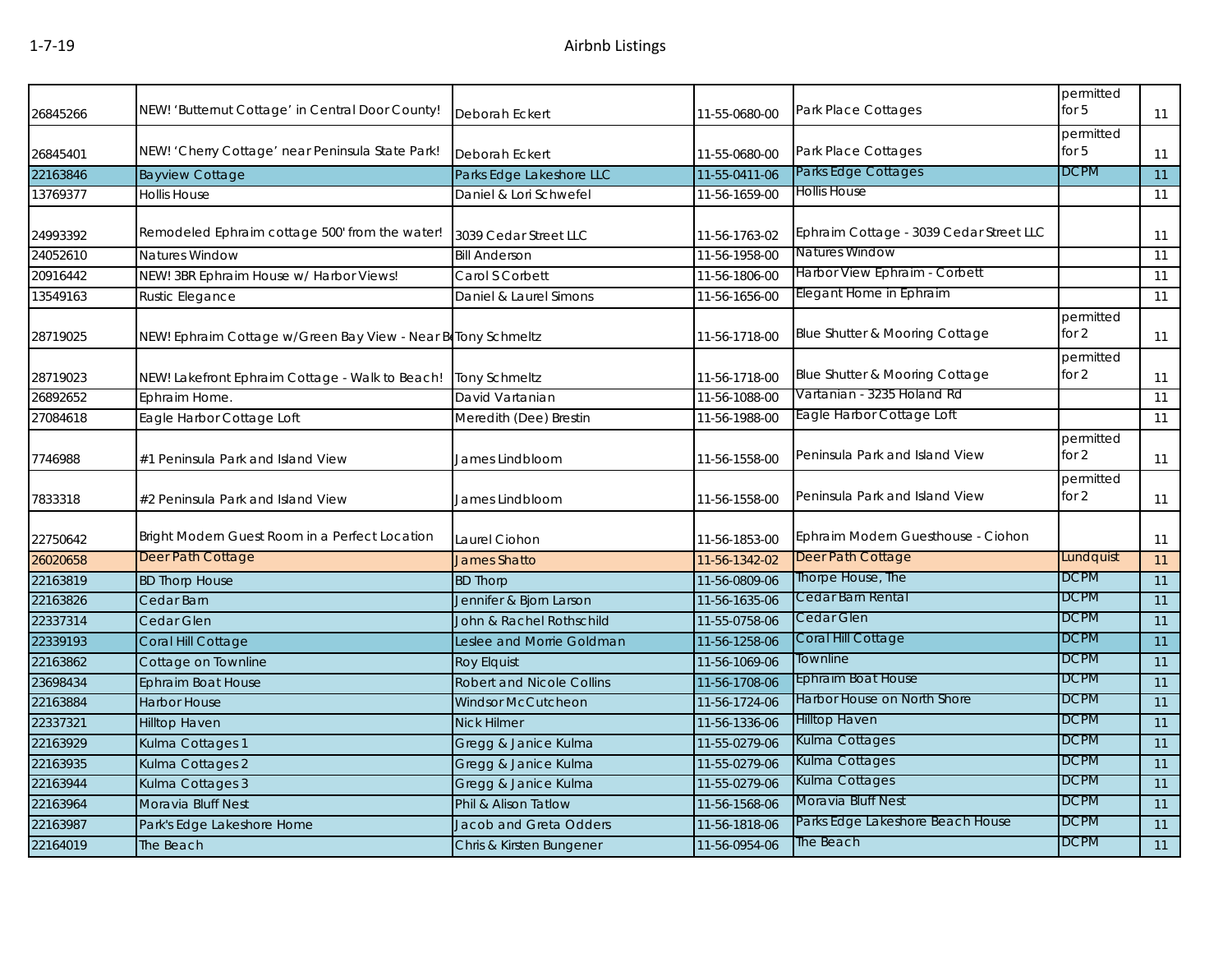| 29003329 | Countryside Cottage/Duplex- Unit 8                    | Sandra Solomon                   | 12-50-1042-00 | Julies Park Café & Motel - Countryside<br>Motel | permitted<br>for 40   | 12 |
|----------|-------------------------------------------------------|----------------------------------|---------------|-------------------------------------------------|-----------------------|----|
| 30229308 | Countryside Cottage/Duplex Unit 7                     | Sandra Solomon                   | 12-50-1042-00 | Julies Park Café & Motel - Countryside<br>Motel | permitted<br>for $40$ | 12 |
| 30904112 | Countryside Cottage 5                                 | Sandra Solomon                   | 12-50-1042-00 | Julies Park Café & Motel - Countryside<br>Motel | permitted<br>for 40   | 12 |
| 30904456 | Countryside Cottage 6                                 | Sandra Solomon                   | 12-50-1042-00 | Julies Park Café & Motel - Countryside<br>Motel | permitted<br>for 40   | 12 |
| 28693376 | Garden House                                          | Marise Redman                    | 12-50-0287-00 | Settlement Courtyard Inn                        |                       | 12 |
| 26007168 | Evergreen                                             | Carol Vande Walle                | 12-50-0387-00 | Peninsula Park View                             |                       | 12 |
| 23008138 | <b>Fish Creek Country Resort - I Bedroom Suites</b>   |                                  |               |                                                 | <b>Wholesaler</b>     | 12 |
| 23709001 | <b>Get Away at Fish Creek</b>                         |                                  |               |                                                 | <b>Wholesaler</b>     | 12 |
| 24376818 | NEW! 'Cliff Cottage' Door County Home-Walk to<br>Bay! | Cottage Row LLC - Jen Ciesar     | 12-53-1979-00 | Cliff Cottage                                   |                       | 12 |
| 29001809 | Evergreen Hill Condo A1                               | Evergreen Hill Condo Owners Assn | 12-53-0357-00 | Evergreen Hill                                  | permitted<br>for $15$ | 12 |
| 29513817 | Evergreen Hill Condo A2 - By Peninsula State Park     | Evergreen Hill Condo Owners Assn | 12-53-0357-00 | Evergreen Hill                                  | permitted<br>for 15   | 12 |
| 29659682 | Evergreen A3                                          | Evergreen Hill Condo Owners Assn | 12-53-0357-00 | Evergreen Hill                                  | permitted<br>for $15$ | 12 |
| 29513197 | Evergreen Hill Condo A4 - by Peninsula State Park     | Evergreen Hill Condo Owners Assn | 12-53-0357-00 | Evergreen Hill                                  | permitted<br>for $15$ | 12 |
| 29654280 | Evergreen Hill Condo-A5                               | Evergreen Hill Condo Owners Assn | 12-53-0357-00 | Evergreen Hill                                  | permitted<br>for $15$ | 12 |
| 29654419 | Condo in Fish Creek by Peninsula State Park (A7)      | Evergreen Hill Condo Owners Assn | 12-53-0357-00 | Evergreen Hill                                  | permitted<br>for $15$ | 12 |
| 29660011 | Evergreen A8                                          | Evergreen Hill Condo Owners Assn | 12-53-0357-00 | Evergreen Hill                                  | permitted<br>for $15$ | 12 |
| 29660194 | Evergreen B!                                          | Evergreen Hill Condo Owners Assn | 12-53-0357-00 | Evergreen Hill                                  | permitted<br>for $15$ | 12 |
| 29002621 | Evergreen Hill Condo - B2                             | Evergreen Hill Condo Owners Assn | 12-53-0357-00 | Evergreen Hill                                  | permitted<br>for $15$ | 12 |
| 29659642 | Evergreen B3                                          | Evergreen Hill Condo Owners Assn | 12-53-0357-00 | Evergreen Hill                                  | permitted<br>for $15$ | 12 |
| 29708652 | Evergreen B4                                          | Evergreen Hill Condo Owners Assn | 12-53-0357-00 | Evergreen Hill                                  | permitted<br>for $15$ | 12 |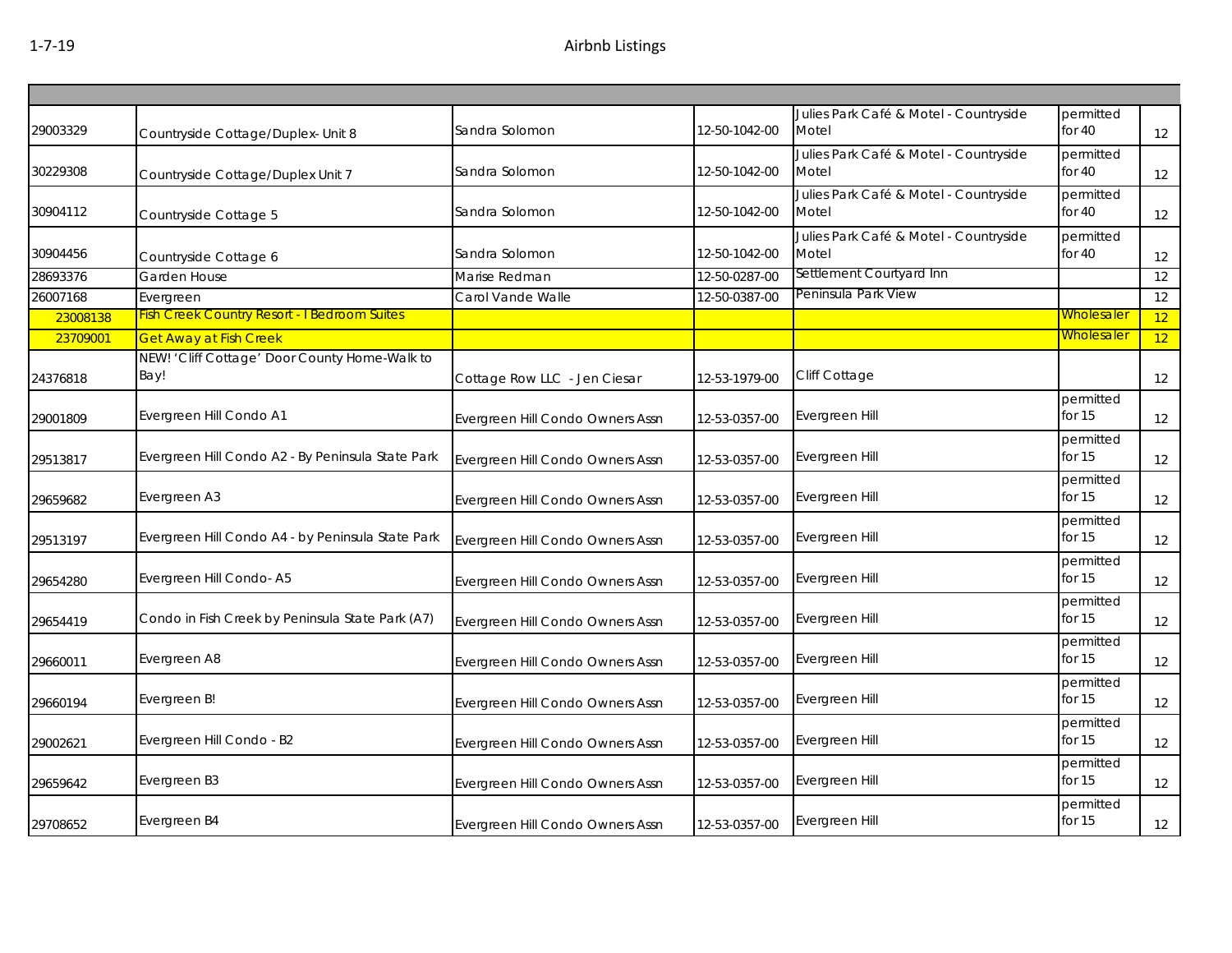| 29756847 | Evergreen B5                                                       | Evergreen Hill Condo Owners Assn                      | 12-53-0357-00 | Evergreen Hill                                             | permitted<br>for 15   | 12              |
|----------|--------------------------------------------------------------------|-------------------------------------------------------|---------------|------------------------------------------------------------|-----------------------|-----------------|
| 29709704 | Evergreen B6                                                       | Evergreen Hill Condo Owners Assn                      | 12-53-0357-00 | Evergreen Hill                                             | permitted<br>for $15$ | 12              |
| 29513544 | Evergreen Hill Condo B7 - By Peninsula State Park                  | Evergreen Hill Condo Owners Assn                      | 12-53-0357-00 | Evergreen Hill                                             | permitted<br>for $15$ | 12              |
| 20308419 | Luxury tri-Level Condo Downtown Fish Creek                         | Jonathan Glapa                                        | 12-53-1791-00 | Luxury Tri-Level Fish Creek - Glapa                        |                       | 12              |
| 15634038 | Brookpoint Condo 2 BR, 2 BA                                        | Karen Berndt                                          | 12-53-1681-00 | Brook Point Condo #5- Berndt                               |                       | 12              |
| 21125448 | Peaceful getaway in Fish Creek                                     | Mary Gunderson                                        | 12-53-1423-00 | Northhaven Gunderson                                       |                       | 12              |
| 24189891 | The Creekside Cottage on Fish Creek                                | Patricia Culliton                                     | 12-53-1890-00 | Creekside Cottage                                          |                       | $\overline{12}$ |
| 22268447 | Downtown Fish Creek with a View                                    | <b>Stacey Berndt</b>                                  | 12-53-1855-00 | Downtown Fish Creek with a View - Berndt                   |                       | 12              |
| 5278540  | Irish Hospitality in Fish Creek WI                                 | Megan O'Meara                                         | 12-54-0685-00 | O'Meara's Cottage Loft                                     |                       | 12              |
| 23254660 | NEW! Custom 3BR Home 3 Min from Fish Creek<br>Harbor               | <b>Beth Ciesar</b>                                    | 12-56-1858-00 | <b>Bluff Barn</b>                                          |                       | 12              |
| 22163840 | A Rileys Retreat                                                   | Bryan and Tracy Bigari                                | 12-56-1482-06 | A Rileys Retreat                                           | <b>DCPM</b>           | $\overline{12}$ |
| 22163831 | Cottage Row on the Rocks                                           | Apfelbach Family Trust, LLC                           | 12-56-1494-06 | Cottage Row on the Rocks                                   | <b>DCPM</b>           | 12              |
| 22163833 | Eagle Harbor View                                                  | Nancy Claypool                                        | 12-56-1570-06 | Eagle Harbor View                                          | <b>DCPM</b>           | 12              |
| 22163877 | <b>Gibraltar House</b>                                             | Paul & Amy Devine                                     | 12-56-1439-06 | Gibraltar House                                            | <b>DCPM</b>           | 12              |
| 22339034 | Log Retreat at Fish Creek                                          | <b>William Anderson</b>                               | 12-56-1225-06 | Log Retreat at Fish Creek                                  | <b>DCPM</b>           | 12              |
| 30973224 | The Cottage                                                        | Michael and Mary Marcon                               | 12-56-2002-06 | Marcon Workshop and Cottage                                | DCPM                  | $\overline{12}$ |
| 30973300 | The Workshop                                                       | Michael and Mary Marcon                               | 12-56-2002-06 | Marcon Workshop and Cottage                                | DCPM                  | $\overline{12}$ |
| 6019754  | <b>Birch Bluff</b>                                                 | Eleanor J Warntjes                                    | 12-56-1845-02 | <b>Birch Bluff</b>                                         | lundquist             | 12              |
| 26021111 | <b>Tierney Home</b>                                                | Tierney Home Rental LLC - Catharine Tie 12-56-1798-02 |               | <b>Tierney Home</b>                                        | lundquist             | 12              |
| 26845405 | NEW Family-Friendly Fish Creek 'Cape House'<br>w/Yard              | Deborah, Carl & Joan Eckert                           | 12-56-0679-00 | Eckert Vacation Home - Cape Cod House<br><b>Fish Creek</b> |                       | 12              |
| 28127081 | Maple Grove Landing (Brand New Rental)                             | <b>Rick and Rachel Chomeau</b>                        | 12-56-2003-00 | Maple Grove Landing Chomeau                                |                       | $\overline{12}$ |
| 10015145 | Lawler Guest House                                                 | Greg and Dan Lawler                                   | 12-56-1573-00 | Lawler Guest House                                         |                       | 12              |
| 13496429 | Cedarwood Vacation Home                                            | Jay and Carla Marr                                    | 12-55-0778-00 | Cedarwood Marr                                             |                       | 12              |
| 5123586  | Relax & Refocus at Hesed House                                     | Rebecca and Richard Van Sistine                       | 12-56-2038-00 | <b>Hesed House</b>                                         |                       | 12              |
| 28431338 | Maple Grove Cottage                                                | Maple Grove Cottage LLC                               | 12-56-1330-00 | Maple Grove Cottage                                        |                       | 12              |
| 1894636  | Cedar Creek Lodge II                                               | Michael Servais                                       | 12-56-1357-00 | Cedar Creek Lodge #2                                       |                       | 12              |
| 12964179 | Fish Creek, WI: Sweet log cabin & meditation paths Robin Bienemann |                                                       | 12-56-1665-00 | Sweet Log Cabin Bienneman                                  |                       | 12              |
| 22015884 | Julies Park Café Suite                                             | Sandra Salomon                                        | 12-50-1042-00 | Julies Park Café and Motel                                 |                       | 12              |
| 23398401 | A Retreat Art Gallery Stay in Door County                          | <b>Wendy Carpenter</b>                                | 12-56-1975-00 |                                                            |                       | $\overline{12}$ |
| 26989763 | <b>Homestead Park House</b>                                        | <b>PDW Rentals LLC</b>                                | 12-56-1801-00 | Park House                                                 |                       | 12              |
| 18941540 | <b>Ellmann House</b>                                               | Steve Ellmann                                         | 12-56-0369-00 | Ellman House                                               |                       | 12              |
| 12588724 | Country Chalet of Fish Creek                                       | Dennis & Marla Sunstron                               | 12-55-0830-00 | Country Chalet                                             |                       | 12              |
|          |                                                                    |                                                       |               |                                                            |                       |                 |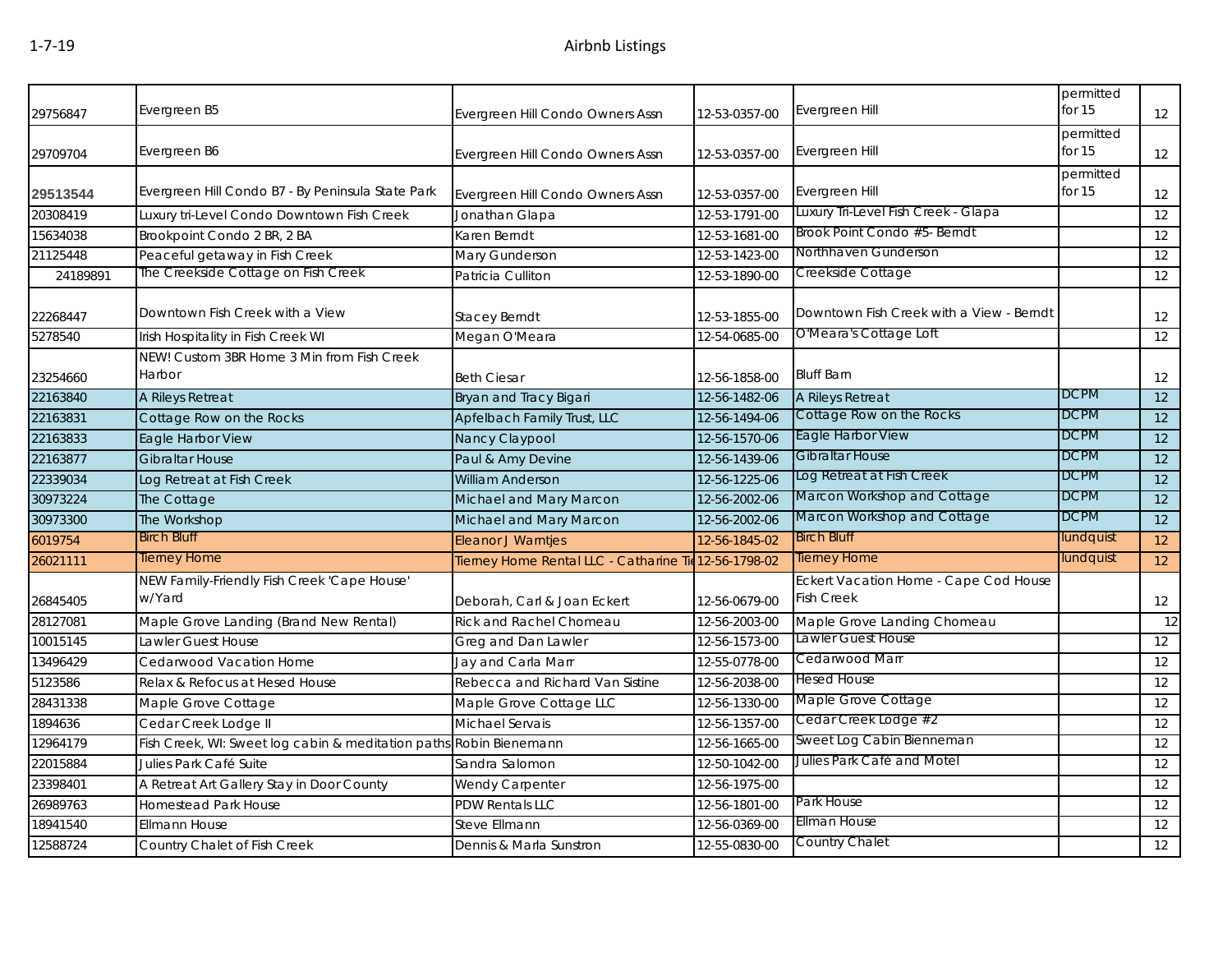| 24854290  | Newly Furnished Home Close to Everything, 5 Acres Chris Warecki |                                      | 12-56-1887-00 | <b>Highland House</b>                      |                      | 12              |
|-----------|-----------------------------------------------------------------|--------------------------------------|---------------|--------------------------------------------|----------------------|-----------------|
| 16497330  | COZY DC HOME RETREAT IN FISH CREEK, WI                          | Steven Pachonphai                    | 12-56-1692-00 | DC HOME Pachonphai                         |                      | 12              |
| 23233934  | The House on High Rock Creek                                    | Karen L Wagner Trust & Andrew J Lang | 12-56-1938-00 | House on High Rock Creek                   |                      | 12              |
| 23629319  | <b>Fish Creek Retreat</b>                                       |                                      |               | 30+ days only                              |                      | $\overline{12}$ |
| 7213011   | Tuckers Retreat                                                 |                                      |               | 30+ days only                              |                      | 12              |
|           |                                                                 |                                      |               |                                            |                      |                 |
| 26231098  | Forest hideaway Home                                            | Ransom Flanders                      | 14-56-1961-00 | Forestville Hideaway Home                  |                      | 14              |
|           |                                                                 |                                      |               |                                            |                      |                 |
| 22164036  | Vans Log Home                                                   | Robert & Marilyn Van Lieshout        | 15-56-0308-06 | Vans Log Home                              | DCPM                 | 15              |
|           |                                                                 |                                      |               |                                            | permitted            |                 |
| 197063455 | <b>Whispering Pines</b>                                         | Beth Ann Meyer                       | 15-56-1793-00 | <b>Whispering Pines</b>                    | for $2$              | 15              |
|           |                                                                 |                                      |               |                                            | permitted            |                 |
| 19709930  | <b>Whispering Pines 2</b>                                       | <b>Beth Ann Meyer</b>                | 15-56-1793-00 | <b>Whispering Pines</b>                    | for $2$              | 15              |
| 23484321  | Jacksonport Wi Door Co on the Beach                             | Kris Zeile                           | 15-56-1263-00 | <b>Shoreline Ventures</b>                  |                      | 15              |
| 25284585  | Jacksonport Home                                                | <b>Robert Geitner</b>                | 15-56-1944-00 | Jacksonport Home Geitner                   |                      | 15              |
|           |                                                                 |                                      |               | Beautiful Waterfront Cottage on Clark      |                      |                 |
| 27421061  | Beautiful Waterfront Cottage on Clark Lake                      | Kari and Scott Hunt                  | 15-56-1998-00 | Lake                                       |                      | 15              |
| 25625710  | Beechwood Lodge                                                 | Jessica Porter                       | 15-56-1956-00 | <b>Beechwood Lodge Porter</b>              |                      | 15              |
| 11659022  | Classic Farm House in Egg Harbor (upper unit)                   | Tim Raduenz                          | 15-56-1601-00 | Raduenz 6551 CTH T                         |                      | 15              |
| 14400793  | Door County Lakeside Retreat                                    | Janet Slater                         | 15-56-1085-00 | Lakeside Paradise Slater                   |                      | 15              |
|           |                                                                 |                                      |               |                                            |                      |                 |
| 9953250   | Door County Country Home                                        | Terry Kinney                         | 27-55-0737-00 | Door County Country Home                   |                      | 27              |
| 25447356  | Nasewaupee Trail Log Home                                       | Terry Kinney                         | 27-56-1841-00 | Nasewaupee Trail Log Home react<br>5/29/18 |                      | 27              |
| 185416    | Door County Waterfront Cottage                                  | Lane Kendig and Elaine Carmichael    | 27-56-1156-00 | Kendig Snake Island                        |                      | 27              |
| 22163859  | Cabots point                                                    | <b>Cabot's Point Properties LLC</b>  | 27-56-1729-06 | Cabots Point                               | <b>DCPM</b>          | 27              |
| 25189877  | Quiet Country Shed Surrounded by Nature's Beauty                | Glen Vander Velden                   | 27-56-1912-00 | Shed, The - Vander Velden                  |                      | 27              |
| 26157331  | <b>English Bluebell Cottage</b>                                 | Reginald Peter Jackson               | 27-56-1955-00 | <b>English Blubell Cottage</b>             |                      | 27              |
|           |                                                                 |                                      |               |                                            |                      |                 |
| 24010019  | Door County Cabin next to working lighthouse                    | Bay Area Property Management LLC     | 27-56-1900-00 | Door County Cabin next to Lighthouse       |                      | 27              |
| 23881936  | Meredith House                                                  | Steven C Sullivan                    | 27-55-0471-00 | <b>Meredith House</b>                      |                      | 27              |
| 28741299  | The Bungalow at Potawatomi State Park                           | Andy Isaacson                        | 27-56-2011-00 | Bungalow at Potawatomi Park- Isaacson      |                      | 27              |
| 22983752  | Sunrise Cabin on Island                                         | Claire Miller & Justin Berken        | 27-56-1861-00 | <b>Big Island</b>                          | permitted<br>for $2$ | 27              |
| 22983092  | Sunset Cabin on Island                                          | Claire Miller & Justin Berken        | 27-56-1861-00 | <b>Big Island</b>                          | permitted<br>for $2$ | 27              |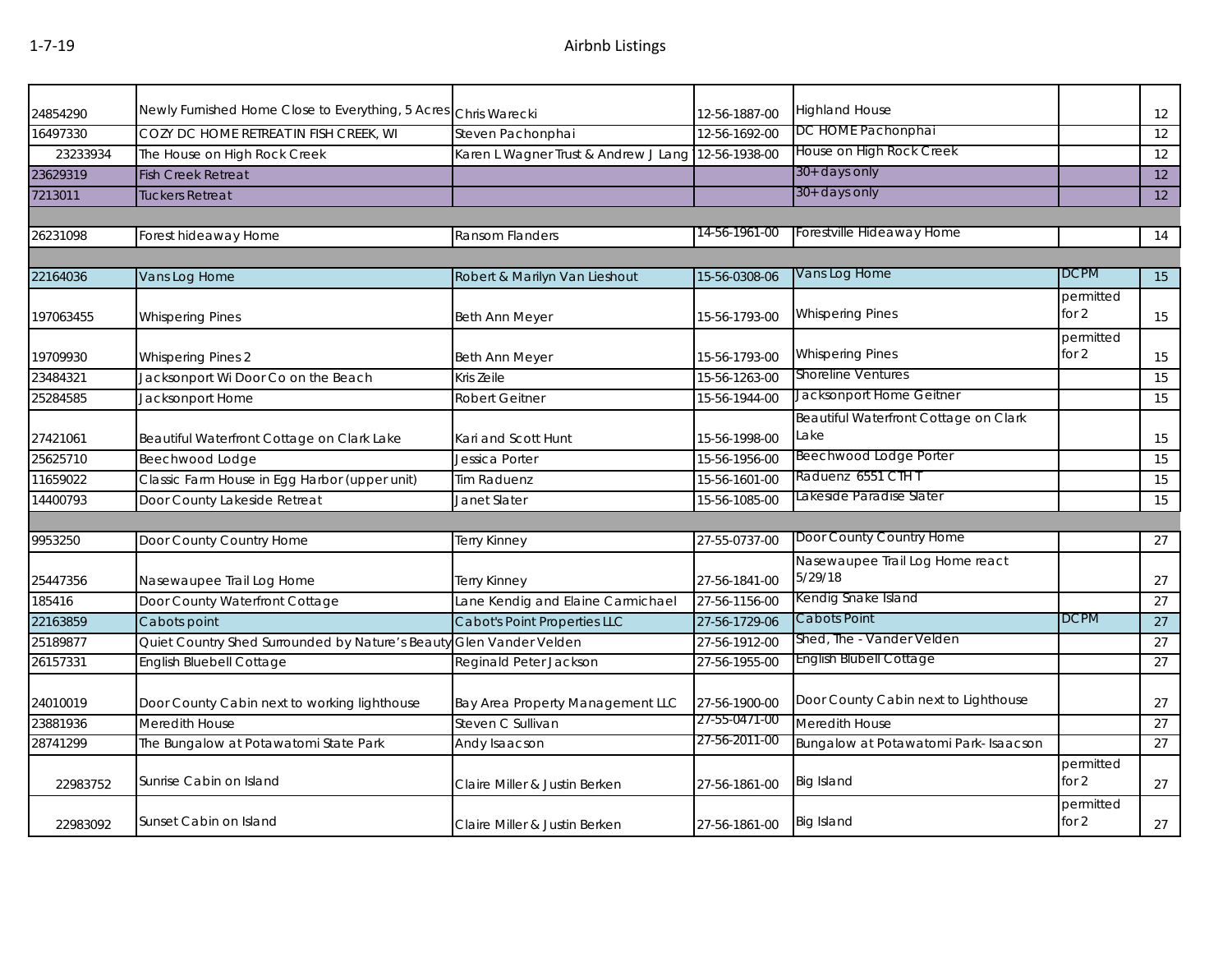| 20512078 | Sunshine's Bayshore Vacation Cottage                             | Lyle Handeland                                       | 27-56-1796-00 | Sunshine's Bayshore Vacation Cottage        |                                 | 27 |
|----------|------------------------------------------------------------------|------------------------------------------------------|---------------|---------------------------------------------|---------------------------------|----|
| 14142417 | Waterfront Cottage on Sturgeon Bay                               | Louise Knutter                                       | 27-56-1680-00 | Waterfront Cottage - Knutter                |                                 | 27 |
| 18022339 | Harbor Cottage Retreat                                           | Ray Ambrosius                                        | 27-56-1723-00 | Harbor Cottage Retreat                      |                                 | 27 |
|          |                                                                  |                                                      |               |                                             |                                 |    |
| 6798124  | The Cabbage, a 1969 A frame                                      | Kimberly Hazen                                       | 32-56-1496-00 | Hazen Cabbage                               |                                 | 32 |
| 24230129 | Unique architect designed home on waterfront blut Kimberly Hazen |                                                      | 32-56-1971-00 | Vinkelhus-Vest                              |                                 | 32 |
| 17656861 | Schwandt Cottage                                                 | Georgina Schwandt                                    | 32-55-0177-00 | Schwandt Cottage                            |                                 | 32 |
| 23005364 | <b>Blackberry Acres</b>                                          | Chad Ewald                                           | 32-56-1847-00 | <b>Blackberry Acres</b>                     |                                 | 32 |
| 26019632 | Lime Kiln Cottage                                                | Carol B Sills                                        | 32-56-1107-02 | Old Lime Kiln Cottage                       | Lundquist                       | 32 |
| 26020396 | Camp Door                                                        | <b>Jonathan Ocker</b>                                | 32-56-1844-02 | Camp Door                                   | Lundquist                       | 32 |
| 30926930 | <b>Cedar Tree Cottages</b>                                       | <b>Glen and Laurie Moegenburg</b>                    | 32-56-1202-02 | <b>Cedar Tree Cottages</b>                  | Lundquist                       | 32 |
| 27154178 | Never Want to Leave Cottage                                      | Herman and Camille Unger                             | 32-56-1996-00 | Never Want to Leave Cottage                 |                                 | 32 |
| 23052847 | Rothaus/Europe Lake                                              | Roman and Claudia Apuzzo                             | 32-56-1849-00 | Europe Lake Cottage-Apuzzo -501 Europe Lake |                                 | 32 |
| 18686076 | Get Ready to hear Welcome Home                                   | Charlene K Berg                                      | 32-56-1756-00 | Welcome Home- 12625 STH 42                  |                                 | 32 |
| 634251   | Door County Lakefront Cottage                                    | Diane Christell                                      | 32-56-1250-00 | Door County Lakefront Cottage               |                                 | 32 |
| 9818691  | Charming 1880's Log Cabin                                        | Terry & Kermit Bott                                  | 32-55-0770-00 | Doc's Hideaway                              |                                 | 32 |
| 24307299 | Sister Bay Log Home with a View                                  | Van Moreau Properties LLC                            | 32-56-1932-00 | Sister Bay Log Home with a view             |                                 | 32 |
| 8346814  | Three Sister Meadow Private Room                                 | Tim and Kathleen Kay                                 | 32-56-1523-00 | <b>Three Sisters Farm</b>                   | permitted<br>for three<br>units | 32 |
| 8036265  | Three Sisters "Sweet" Retreat                                    | Tim and Kathleen Kay                                 | 32-56-1523-00 | <b>Three Sisters Farm</b>                   | permitted<br>for three<br>units | 32 |
| 6795558  | Rustic Summer Sleeping House                                     | Tim and Kathleen Kay                                 | 32-56-1523-00 | <b>Three Sisters Farm</b>                   | permnitted<br>for $3$           | 32 |
| 23682161 | Lakeview Lodge                                                   | Lee Hildebrand - Lakeview Lodge LLC                  | 32-56-1804-06 | Lakeview Lodge                              | <b>DCPM</b>                     | 32 |
| 22163924 | Krause Cottage                                                   | Douglas & Ellen Krause                               | 32-56-1466-06 | Krause Cottage                              | <b>DCPM</b>                     | 32 |
| 22339050 | Shadow Lawn                                                      | <b>John Peterson</b>                                 | 32-56-0190-06 | Shadown Lawn                                | <b>DCPM</b>                     | 32 |
| 22164049 | <b>Windmill Place</b>                                            | Michael & Vicki Bowers                               | 32-56-1134-06 | Windmill - 10104 Town Line Dr               | <b>DCPM</b>                     | 32 |
| 22163913 | Hoffman's Up North                                               | Hoffman's Up North LLC - Matthel Hoffm 32-56-1463-06 |               | Hoffman's Up North                          | <b>DCPM</b>                     | 32 |
| 22163909 | Hideaway                                                         | <b>Gregory Herman</b>                                | 32-53-0955-06 | Hideaway, The Herman                        | <b>DCPM</b>                     | 32 |
| 22163823 | Cedar Dell Chalet                                                | <b>Vicky Kalscheur</b>                               | 32-56-1203-06 | Cedar Dell Chalet                           | <b>DCPM</b>                     | 32 |
| 22163867 | <b>Garret Bay Bluff</b>                                          | <b>William Berry</b>                                 | 32-56-1641-06 | Garret Bay Bluff                            | <b>DCPM</b>                     | 32 |
| 22163998 | <b>Rustic Cottage</b>                                            | Sandra Berg                                          | 32-56-1387-06 | <b>Rustic Cottage</b>                       | <b>DCPM</b>                     | 32 |
| 22163990 | Porcupine Shores                                                 | Brian Bartell - Kim Winburn                          | 32-56-1603-06 | Porcupine Shores                            | <b>DCPM</b>                     | 32 |
| 22163815 | <b>Aunt Sallys</b>                                               | <b>William Bell</b>                                  | 32-56-1238-06 | <b>Aunt Sallys</b>                          | <b>DCPM</b>                     | 32 |
| 22163856 | <b>Brenner Tower</b>                                             | <b>Brenner Tower LLC</b>                             | 32-56-1227-06 | <b>Brenner Tower</b>                        | <b>DCPM</b>                     | 32 |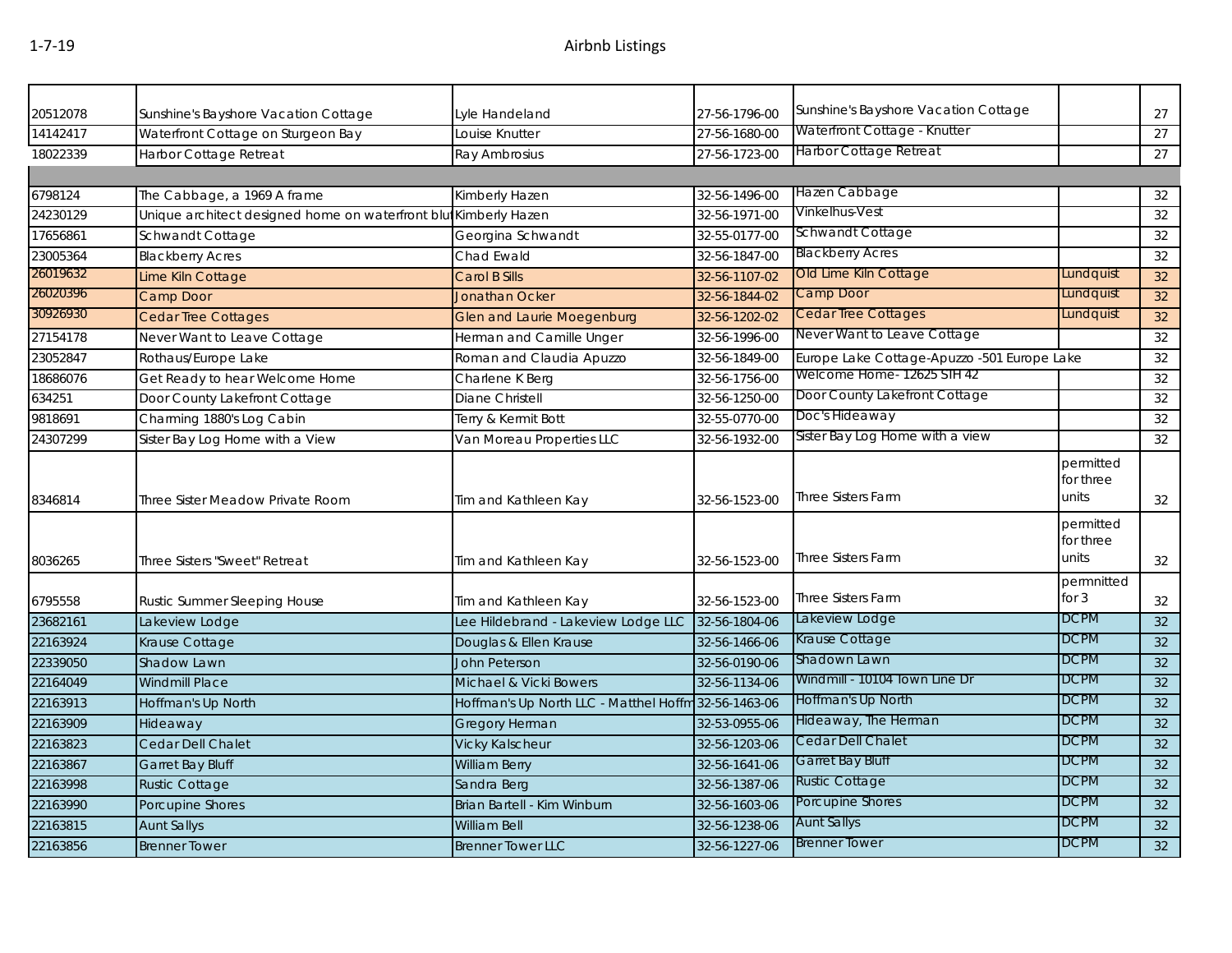| 22163835 | East Haven                                                                  | <b>Barnara Moline</b>               | 32-56-1592-06 | East Haven                              | <b>DCPM</b>                 | 32 |
|----------|-----------------------------------------------------------------------------|-------------------------------------|---------------|-----------------------------------------|-----------------------------|----|
| 22164029 | <b>The Nest</b>                                                             | Paul O'Keefe                        | 32-56-1514-06 | Nest, The                               | <b>DCPM</b>                 | 32 |
| 22163817 | A Pearl                                                                     | Jeffrey & Alliscon Ockwood          | 32-56-1409-06 | A Pearl                                 | <b>DCPM</b>                 | 32 |
| 22163849 | <b>Beechers Cabin</b>                                                       | Susan Szabo & Mark Beecher          | 32-56-1571-06 | <b>Beechers Cabin</b>                   | <b>DCPM</b>                 | 32 |
| 22163853 | <b>Bells' Cottage</b>                                                       | Matt & Ryan Bell                    | 32-56-1131-06 | <b>Bells Cottage</b>                    | <b>DCPM</b>                 | 32 |
| 22163843 | Arnie's Sanctuary                                                           | James Arneson                       | 32-56-1352-06 | <b>Arnie's Sanctuary</b>                | <b>DCPM</b>                 | 32 |
| 22164028 | The Point                                                                   | <b>Heather Erickson</b>             | 32-56-1292-06 | Point, The                              | <b>DCPM</b>                 | 32 |
| 23682161 | Lakeview Lodge                                                              | Lee Hildebrand - Lakeview Lodge LLC | 32-56-1804-06 | Lakeview Lodge                          | <b>DCPM</b>                 | 32 |
| 24741359 | Eagle Sands Beach Lodge                                                     | Matthew P Shumway                   | 32-56-1870-06 | Vandelay Shore                          | <b>DCPM</b>                 | 32 |
| 23698547 | <b>Appleport Sunrise</b>                                                    | Kathleen and Edward Callahan        | 32-56-1913-06 | <b>Appleport Sunrise</b>                | <b>DCPM</b>                 | 32 |
| 21026430 | Cottage Hideaway                                                            | Mary Jahnke                         | 32-55-0710-00 | Cottage Hideaway                        |                             | 32 |
| 20802710 | Garrett Bay Getaway                                                         | Kenneth Hays & Sally Wheelock       | 32-56-1802-00 | Garret Bay Getaway                      |                             | 32 |
| 19476764 | North Woods Cottage                                                         | <b>Robert Grant</b>                 | 32-56-1749-00 | Northwoods Cottage                      |                             | 32 |
| 896560   | Terra Cottages Gills Rock 3                                                 | Deborah "Sophie" Taubert Gehan      | 32-55-0124-00 | Terra Cottages                          | permitted<br>for five units | 32 |
| 27550326 | <b>DOOR 42</b>                                                              | Shawn and Kim Marshall              | 32-56-1976-00 | DOOR 42                                 |                             | 32 |
| 1036370  | <b>Eclectic Style Cottage</b>                                               | <b>Tim Raduenz</b>                  | 32-56-0930-00 | EBDC-Raduenz                            |                             | 32 |
| 897991   | Terra Cottages Gills Rock, Door Co.                                         | Deborah "Sophie" Taubert Gehan      | 32-55-0124-00 | Terra Cottages                          | permitted<br>for five units | 32 |
| 2336212  | Terra Cottages #2                                                           | Deborah "Sophie" Taubert Gehan      | 32-55-0124-00 | Terra Cottages                          | permitted<br>for five units | 32 |
| 7998854  | Sweet Door County Cabin                                                     | Shelly Sprinkman                    | 32-56-1682-00 | Architecturally Designed Charmer        |                             | 32 |
| 1807644  | First Floor with Forest View                                                | Loren & Helen Fandrei               | 32-56-1341-00 | Granpa's House Rental Door Co WI        |                             | 32 |
| 14648663 | Terra Cottages #4                                                           | Deborah "Sophie" Taubert Gehan      | 32-55-0124-00 | Terra Cottages                          | permitted<br>for five units | 32 |
| 896385   | Sunny Cottage in Ellson Bay                                                 | Deborah "Sophie" Taubert Gehan      | 32-55-0124-00 | Terra Cottages                          | permitted<br>for five units | 32 |
| 26960062 | Lovely Apt in Sister Bay                                                    | Stoyan Dimitrov                     | 32-56-2006-00 | Lovely Apartment in Sister Bay-Dimitrov |                             | 32 |
| 31074495 | Serendipity Meadow 7-acre oasis in Door County W Cecilia and Dennis Lindell |                                     | 32-56-1963-00 | Serendipity Meadow                      |                             | 32 |
| 26095414 | Serenity Now                                                                | <b>Todd and Michelle Cox</b>        | 32-56-1838-00 | Sister Bay Respite                      |                             | 32 |
| 23255108 | Charming Bluff Cottage abuts Waterfront &<br>Orchards                       | Kathleen Van Gemert                 | 32-56-1908-00 | <b>Bluffside Cottage Van Gemert</b>     |                             | 32 |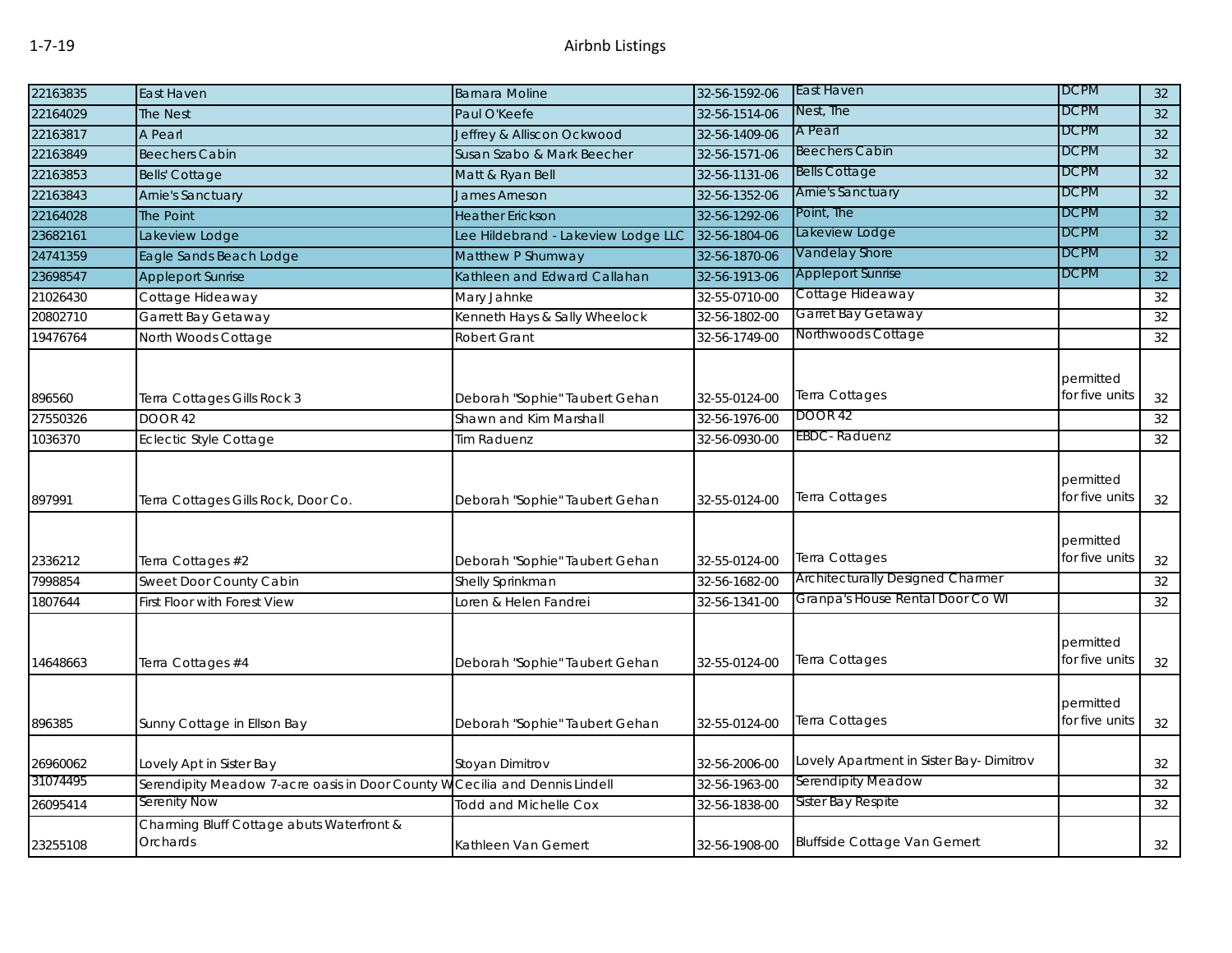| Hummingbird B&B<br>13368133<br>Kathleen Schmidt<br>32-54-1638-00<br>Delightful 2 Bdrm B&B<br>permitted<br>for $12$<br><b>Chanticleer Guest House</b><br>26565527<br>Chanticleer Guest House-Sunflower Room<br>Chanticleer Guest House, Inc.<br>33-54-0006-00<br>permitted<br>for $12$<br><b>Chanticleer Guest House</b><br>Chanticleer Guest House-Granary Room<br>Chanticleer Guest House, Inc.<br>33-54-0006-00<br>permitted<br><b>Chanticleer Guest House</b><br>for 12<br><b>Chanticleer Guest House-Loft Room</b><br>Chanticleer Guest House, Inc.<br>33-54-0006-00<br>26564676<br>permitted<br>for $12$<br><b>Chanticleer Guest House</b><br>Chanticleer Guest House-Rose Room<br>Chanticleer Guest House, Inc.<br>26565824<br>33-54-0006-00<br>permitted<br>for 12<br><b>Chanticleer Guest House</b><br>26565068<br>Chanticleer Guest House-Garden Room<br>Chanticleer Guest House, Inc.<br>33-54-0006-00<br><b>Birminghams Cottages</b><br>Birmingham's Barn by the Bay<br>23546503<br>Birmingham's of Sturgeon Bay<br>33-55-0163-00<br>Door County Beach Retreat<br>Door County Beach Retreat<br><b>Bill Thorton</b><br>33-55-0726-00<br>Elegant Farmhouse<br>Elegant Farmhouse Central Location<br>2293900<br>Jan Mills and Russell Burie<br>33-56-1851-00<br>Cottage on Lake<br>Cottage on Lake in State Park<br>3047435<br>Barb & Gil Hoffman<br>33-56-1429-00<br>Serenity in the Woods<br><b>DCPM</b><br>Serenity in the Woods<br>Jeffrey and Lana Pray<br>22164006<br>33-56-1691-06<br>Lakeside Haven<br><b>DCPM</b><br>Kathy Richmond<br>Lakeside Haven<br>33-56-1240-06<br><b>Green House</b><br><b>DCPM</b><br>A&J Properties, LLC<br>22164023<br><b>Green House</b><br>33-56-1493-06<br>Lodge on Laurie Lane<br>25742101<br>Shirley Becker Trust - Polly Kerkman<br>33-56-1492-01<br>odge on Laurie Lane<br>Whitefish Bay - Boland 4967 Cave Point Dr<br>Featured in Door County Magazine Luxury Homes<br>Travis & Jolyn Boland<br>33-56-0620-00<br>28484110<br>Beautiful Home on the Best Sand Beach in<br>Beautiful home on the best sand beach in Door<br>Co.<br>Do Co - Ciepluch<br>28359743<br>Gary and Marion Ciepluch<br>33-56-2009-00<br>NEW listing! Sand Beach Cottage on Lake<br>Greg, Mary, Nick and Jennelle<br>Michigan<br>Anderson<br>Sand Beach Cottage - Anderson<br>25551184<br>33-56-1942-00<br>Stunning Door County Sunsets - Resch<br><b>Stunning Door County Sunsets</b><br><b>Beth Ann Resch</b><br>33-56-1792-00<br>19767552<br>Woodsy Retreat on Lake Michigan<br>Woodsy Retreat on Lake Michigan<br>12323917<br><b>Joan Shiels</b><br>33-56-1627-00<br>Door County Dream Home<br>Door County Dream House<br>13328872<br><b>Fred Suchy</b><br>33-56-0695-00<br>Log Cabin on the Water<br>28407162<br>Log Cabin on the nicest sand beach in Door Count Log Cabin Rentals LLC<br>33-56-1447-00<br>Clark Lake Cottage - Johnson<br>15048452<br>Door County Escape!<br>Ann Johnson<br>33-56-1660-00<br>SBDC<br>34-56-1859-00<br>Sister Bay Eclectic Cottage<br><b>Tim Raduenz</b><br>Sister Bay Cottage<br>34-56-1788-00<br>Sister Bay Cottage<br>Karen Berndt<br>Hidden Gem on Trillium<br><b>DCPM</b><br><b>Hidden Gem</b><br>Julie & Nathan Slovin<br>34-56-0495-06<br><b>DCPM</b><br>Dennis & Maribeth Dorn<br>34-56-1702-06<br><b>Trillium Retreat</b><br><b>Trillium Lane</b> | 28432154 | Door Bluff Road Lakeshore Getaway | John Schaumburg/Ann Krueger | 32-56-1513-06 | Tree Brook | 32 |
|----------------------------------------------------------------------------------------------------------------------------------------------------------------------------------------------------------------------------------------------------------------------------------------------------------------------------------------------------------------------------------------------------------------------------------------------------------------------------------------------------------------------------------------------------------------------------------------------------------------------------------------------------------------------------------------------------------------------------------------------------------------------------------------------------------------------------------------------------------------------------------------------------------------------------------------------------------------------------------------------------------------------------------------------------------------------------------------------------------------------------------------------------------------------------------------------------------------------------------------------------------------------------------------------------------------------------------------------------------------------------------------------------------------------------------------------------------------------------------------------------------------------------------------------------------------------------------------------------------------------------------------------------------------------------------------------------------------------------------------------------------------------------------------------------------------------------------------------------------------------------------------------------------------------------------------------------------------------------------------------------------------------------------------------------------------------------------------------------------------------------------------------------------------------------------------------------------------------------------------------------------------------------------------------------------------------------------------------------------------------------------------------------------------------------------------------------------------------------------------------------------------------------------------------------------------------------------------------------------------------------------------------------------------------------------------------------------------------------------------------------------------------------------------------------------------------------------------------------------------------------------------------------------------------------------------------------------------------------------------------------------------------------------------------------------------------------------------------------------------------------------------------------------------------------------------------------------------------------------------------------------------------------------------------------------------------------|----------|-----------------------------------|-----------------------------|---------------|------------|----|
|                                                                                                                                                                                                                                                                                                                                                                                                                                                                                                                                                                                                                                                                                                                                                                                                                                                                                                                                                                                                                                                                                                                                                                                                                                                                                                                                                                                                                                                                                                                                                                                                                                                                                                                                                                                                                                                                                                                                                                                                                                                                                                                                                                                                                                                                                                                                                                                                                                                                                                                                                                                                                                                                                                                                                                                                                                                                                                                                                                                                                                                                                                                                                                                                                                                                                                                            |          |                                   |                             |               |            | 32 |
|                                                                                                                                                                                                                                                                                                                                                                                                                                                                                                                                                                                                                                                                                                                                                                                                                                                                                                                                                                                                                                                                                                                                                                                                                                                                                                                                                                                                                                                                                                                                                                                                                                                                                                                                                                                                                                                                                                                                                                                                                                                                                                                                                                                                                                                                                                                                                                                                                                                                                                                                                                                                                                                                                                                                                                                                                                                                                                                                                                                                                                                                                                                                                                                                                                                                                                                            |          |                                   |                             |               |            |    |
|                                                                                                                                                                                                                                                                                                                                                                                                                                                                                                                                                                                                                                                                                                                                                                                                                                                                                                                                                                                                                                                                                                                                                                                                                                                                                                                                                                                                                                                                                                                                                                                                                                                                                                                                                                                                                                                                                                                                                                                                                                                                                                                                                                                                                                                                                                                                                                                                                                                                                                                                                                                                                                                                                                                                                                                                                                                                                                                                                                                                                                                                                                                                                                                                                                                                                                                            |          |                                   |                             |               |            | 33 |
|                                                                                                                                                                                                                                                                                                                                                                                                                                                                                                                                                                                                                                                                                                                                                                                                                                                                                                                                                                                                                                                                                                                                                                                                                                                                                                                                                                                                                                                                                                                                                                                                                                                                                                                                                                                                                                                                                                                                                                                                                                                                                                                                                                                                                                                                                                                                                                                                                                                                                                                                                                                                                                                                                                                                                                                                                                                                                                                                                                                                                                                                                                                                                                                                                                                                                                                            | 26537104 |                                   |                             |               |            | 33 |
|                                                                                                                                                                                                                                                                                                                                                                                                                                                                                                                                                                                                                                                                                                                                                                                                                                                                                                                                                                                                                                                                                                                                                                                                                                                                                                                                                                                                                                                                                                                                                                                                                                                                                                                                                                                                                                                                                                                                                                                                                                                                                                                                                                                                                                                                                                                                                                                                                                                                                                                                                                                                                                                                                                                                                                                                                                                                                                                                                                                                                                                                                                                                                                                                                                                                                                                            |          |                                   |                             |               |            | 33 |
|                                                                                                                                                                                                                                                                                                                                                                                                                                                                                                                                                                                                                                                                                                                                                                                                                                                                                                                                                                                                                                                                                                                                                                                                                                                                                                                                                                                                                                                                                                                                                                                                                                                                                                                                                                                                                                                                                                                                                                                                                                                                                                                                                                                                                                                                                                                                                                                                                                                                                                                                                                                                                                                                                                                                                                                                                                                                                                                                                                                                                                                                                                                                                                                                                                                                                                                            |          |                                   |                             |               |            | 33 |
|                                                                                                                                                                                                                                                                                                                                                                                                                                                                                                                                                                                                                                                                                                                                                                                                                                                                                                                                                                                                                                                                                                                                                                                                                                                                                                                                                                                                                                                                                                                                                                                                                                                                                                                                                                                                                                                                                                                                                                                                                                                                                                                                                                                                                                                                                                                                                                                                                                                                                                                                                                                                                                                                                                                                                                                                                                                                                                                                                                                                                                                                                                                                                                                                                                                                                                                            |          |                                   |                             |               |            | 33 |
|                                                                                                                                                                                                                                                                                                                                                                                                                                                                                                                                                                                                                                                                                                                                                                                                                                                                                                                                                                                                                                                                                                                                                                                                                                                                                                                                                                                                                                                                                                                                                                                                                                                                                                                                                                                                                                                                                                                                                                                                                                                                                                                                                                                                                                                                                                                                                                                                                                                                                                                                                                                                                                                                                                                                                                                                                                                                                                                                                                                                                                                                                                                                                                                                                                                                                                                            |          |                                   |                             |               |            | 33 |
|                                                                                                                                                                                                                                                                                                                                                                                                                                                                                                                                                                                                                                                                                                                                                                                                                                                                                                                                                                                                                                                                                                                                                                                                                                                                                                                                                                                                                                                                                                                                                                                                                                                                                                                                                                                                                                                                                                                                                                                                                                                                                                                                                                                                                                                                                                                                                                                                                                                                                                                                                                                                                                                                                                                                                                                                                                                                                                                                                                                                                                                                                                                                                                                                                                                                                                                            | 23582450 |                                   |                             |               |            | 33 |
|                                                                                                                                                                                                                                                                                                                                                                                                                                                                                                                                                                                                                                                                                                                                                                                                                                                                                                                                                                                                                                                                                                                                                                                                                                                                                                                                                                                                                                                                                                                                                                                                                                                                                                                                                                                                                                                                                                                                                                                                                                                                                                                                                                                                                                                                                                                                                                                                                                                                                                                                                                                                                                                                                                                                                                                                                                                                                                                                                                                                                                                                                                                                                                                                                                                                                                                            |          |                                   |                             |               |            | 33 |
|                                                                                                                                                                                                                                                                                                                                                                                                                                                                                                                                                                                                                                                                                                                                                                                                                                                                                                                                                                                                                                                                                                                                                                                                                                                                                                                                                                                                                                                                                                                                                                                                                                                                                                                                                                                                                                                                                                                                                                                                                                                                                                                                                                                                                                                                                                                                                                                                                                                                                                                                                                                                                                                                                                                                                                                                                                                                                                                                                                                                                                                                                                                                                                                                                                                                                                                            |          |                                   |                             |               |            | 33 |
|                                                                                                                                                                                                                                                                                                                                                                                                                                                                                                                                                                                                                                                                                                                                                                                                                                                                                                                                                                                                                                                                                                                                                                                                                                                                                                                                                                                                                                                                                                                                                                                                                                                                                                                                                                                                                                                                                                                                                                                                                                                                                                                                                                                                                                                                                                                                                                                                                                                                                                                                                                                                                                                                                                                                                                                                                                                                                                                                                                                                                                                                                                                                                                                                                                                                                                                            |          |                                   |                             |               |            | 33 |
|                                                                                                                                                                                                                                                                                                                                                                                                                                                                                                                                                                                                                                                                                                                                                                                                                                                                                                                                                                                                                                                                                                                                                                                                                                                                                                                                                                                                                                                                                                                                                                                                                                                                                                                                                                                                                                                                                                                                                                                                                                                                                                                                                                                                                                                                                                                                                                                                                                                                                                                                                                                                                                                                                                                                                                                                                                                                                                                                                                                                                                                                                                                                                                                                                                                                                                                            | 22163954 |                                   |                             |               |            | 33 |
|                                                                                                                                                                                                                                                                                                                                                                                                                                                                                                                                                                                                                                                                                                                                                                                                                                                                                                                                                                                                                                                                                                                                                                                                                                                                                                                                                                                                                                                                                                                                                                                                                                                                                                                                                                                                                                                                                                                                                                                                                                                                                                                                                                                                                                                                                                                                                                                                                                                                                                                                                                                                                                                                                                                                                                                                                                                                                                                                                                                                                                                                                                                                                                                                                                                                                                                            |          |                                   |                             |               |            | 33 |
|                                                                                                                                                                                                                                                                                                                                                                                                                                                                                                                                                                                                                                                                                                                                                                                                                                                                                                                                                                                                                                                                                                                                                                                                                                                                                                                                                                                                                                                                                                                                                                                                                                                                                                                                                                                                                                                                                                                                                                                                                                                                                                                                                                                                                                                                                                                                                                                                                                                                                                                                                                                                                                                                                                                                                                                                                                                                                                                                                                                                                                                                                                                                                                                                                                                                                                                            |          |                                   |                             |               |            | 33 |
|                                                                                                                                                                                                                                                                                                                                                                                                                                                                                                                                                                                                                                                                                                                                                                                                                                                                                                                                                                                                                                                                                                                                                                                                                                                                                                                                                                                                                                                                                                                                                                                                                                                                                                                                                                                                                                                                                                                                                                                                                                                                                                                                                                                                                                                                                                                                                                                                                                                                                                                                                                                                                                                                                                                                                                                                                                                                                                                                                                                                                                                                                                                                                                                                                                                                                                                            |          |                                   |                             |               |            | 33 |
|                                                                                                                                                                                                                                                                                                                                                                                                                                                                                                                                                                                                                                                                                                                                                                                                                                                                                                                                                                                                                                                                                                                                                                                                                                                                                                                                                                                                                                                                                                                                                                                                                                                                                                                                                                                                                                                                                                                                                                                                                                                                                                                                                                                                                                                                                                                                                                                                                                                                                                                                                                                                                                                                                                                                                                                                                                                                                                                                                                                                                                                                                                                                                                                                                                                                                                                            |          |                                   |                             |               |            | 33 |
|                                                                                                                                                                                                                                                                                                                                                                                                                                                                                                                                                                                                                                                                                                                                                                                                                                                                                                                                                                                                                                                                                                                                                                                                                                                                                                                                                                                                                                                                                                                                                                                                                                                                                                                                                                                                                                                                                                                                                                                                                                                                                                                                                                                                                                                                                                                                                                                                                                                                                                                                                                                                                                                                                                                                                                                                                                                                                                                                                                                                                                                                                                                                                                                                                                                                                                                            |          |                                   |                             |               |            | 33 |
|                                                                                                                                                                                                                                                                                                                                                                                                                                                                                                                                                                                                                                                                                                                                                                                                                                                                                                                                                                                                                                                                                                                                                                                                                                                                                                                                                                                                                                                                                                                                                                                                                                                                                                                                                                                                                                                                                                                                                                                                                                                                                                                                                                                                                                                                                                                                                                                                                                                                                                                                                                                                                                                                                                                                                                                                                                                                                                                                                                                                                                                                                                                                                                                                                                                                                                                            |          |                                   |                             |               |            | 33 |
|                                                                                                                                                                                                                                                                                                                                                                                                                                                                                                                                                                                                                                                                                                                                                                                                                                                                                                                                                                                                                                                                                                                                                                                                                                                                                                                                                                                                                                                                                                                                                                                                                                                                                                                                                                                                                                                                                                                                                                                                                                                                                                                                                                                                                                                                                                                                                                                                                                                                                                                                                                                                                                                                                                                                                                                                                                                                                                                                                                                                                                                                                                                                                                                                                                                                                                                            |          |                                   |                             |               |            | 33 |
|                                                                                                                                                                                                                                                                                                                                                                                                                                                                                                                                                                                                                                                                                                                                                                                                                                                                                                                                                                                                                                                                                                                                                                                                                                                                                                                                                                                                                                                                                                                                                                                                                                                                                                                                                                                                                                                                                                                                                                                                                                                                                                                                                                                                                                                                                                                                                                                                                                                                                                                                                                                                                                                                                                                                                                                                                                                                                                                                                                                                                                                                                                                                                                                                                                                                                                                            |          |                                   |                             |               |            | 33 |
|                                                                                                                                                                                                                                                                                                                                                                                                                                                                                                                                                                                                                                                                                                                                                                                                                                                                                                                                                                                                                                                                                                                                                                                                                                                                                                                                                                                                                                                                                                                                                                                                                                                                                                                                                                                                                                                                                                                                                                                                                                                                                                                                                                                                                                                                                                                                                                                                                                                                                                                                                                                                                                                                                                                                                                                                                                                                                                                                                                                                                                                                                                                                                                                                                                                                                                                            |          |                                   |                             |               |            | 33 |
|                                                                                                                                                                                                                                                                                                                                                                                                                                                                                                                                                                                                                                                                                                                                                                                                                                                                                                                                                                                                                                                                                                                                                                                                                                                                                                                                                                                                                                                                                                                                                                                                                                                                                                                                                                                                                                                                                                                                                                                                                                                                                                                                                                                                                                                                                                                                                                                                                                                                                                                                                                                                                                                                                                                                                                                                                                                                                                                                                                                                                                                                                                                                                                                                                                                                                                                            |          |                                   |                             |               |            | 33 |
|                                                                                                                                                                                                                                                                                                                                                                                                                                                                                                                                                                                                                                                                                                                                                                                                                                                                                                                                                                                                                                                                                                                                                                                                                                                                                                                                                                                                                                                                                                                                                                                                                                                                                                                                                                                                                                                                                                                                                                                                                                                                                                                                                                                                                                                                                                                                                                                                                                                                                                                                                                                                                                                                                                                                                                                                                                                                                                                                                                                                                                                                                                                                                                                                                                                                                                                            |          |                                   |                             |               |            |    |
|                                                                                                                                                                                                                                                                                                                                                                                                                                                                                                                                                                                                                                                                                                                                                                                                                                                                                                                                                                                                                                                                                                                                                                                                                                                                                                                                                                                                                                                                                                                                                                                                                                                                                                                                                                                                                                                                                                                                                                                                                                                                                                                                                                                                                                                                                                                                                                                                                                                                                                                                                                                                                                                                                                                                                                                                                                                                                                                                                                                                                                                                                                                                                                                                                                                                                                                            | 23352551 |                                   |                             |               |            | 34 |
|                                                                                                                                                                                                                                                                                                                                                                                                                                                                                                                                                                                                                                                                                                                                                                                                                                                                                                                                                                                                                                                                                                                                                                                                                                                                                                                                                                                                                                                                                                                                                                                                                                                                                                                                                                                                                                                                                                                                                                                                                                                                                                                                                                                                                                                                                                                                                                                                                                                                                                                                                                                                                                                                                                                                                                                                                                                                                                                                                                                                                                                                                                                                                                                                                                                                                                                            | 20981273 |                                   |                             |               |            | 34 |
|                                                                                                                                                                                                                                                                                                                                                                                                                                                                                                                                                                                                                                                                                                                                                                                                                                                                                                                                                                                                                                                                                                                                                                                                                                                                                                                                                                                                                                                                                                                                                                                                                                                                                                                                                                                                                                                                                                                                                                                                                                                                                                                                                                                                                                                                                                                                                                                                                                                                                                                                                                                                                                                                                                                                                                                                                                                                                                                                                                                                                                                                                                                                                                                                                                                                                                                            | 22163906 |                                   |                             |               |            | 34 |
|                                                                                                                                                                                                                                                                                                                                                                                                                                                                                                                                                                                                                                                                                                                                                                                                                                                                                                                                                                                                                                                                                                                                                                                                                                                                                                                                                                                                                                                                                                                                                                                                                                                                                                                                                                                                                                                                                                                                                                                                                                                                                                                                                                                                                                                                                                                                                                                                                                                                                                                                                                                                                                                                                                                                                                                                                                                                                                                                                                                                                                                                                                                                                                                                                                                                                                                            | 22164033 |                                   |                             |               |            | 34 |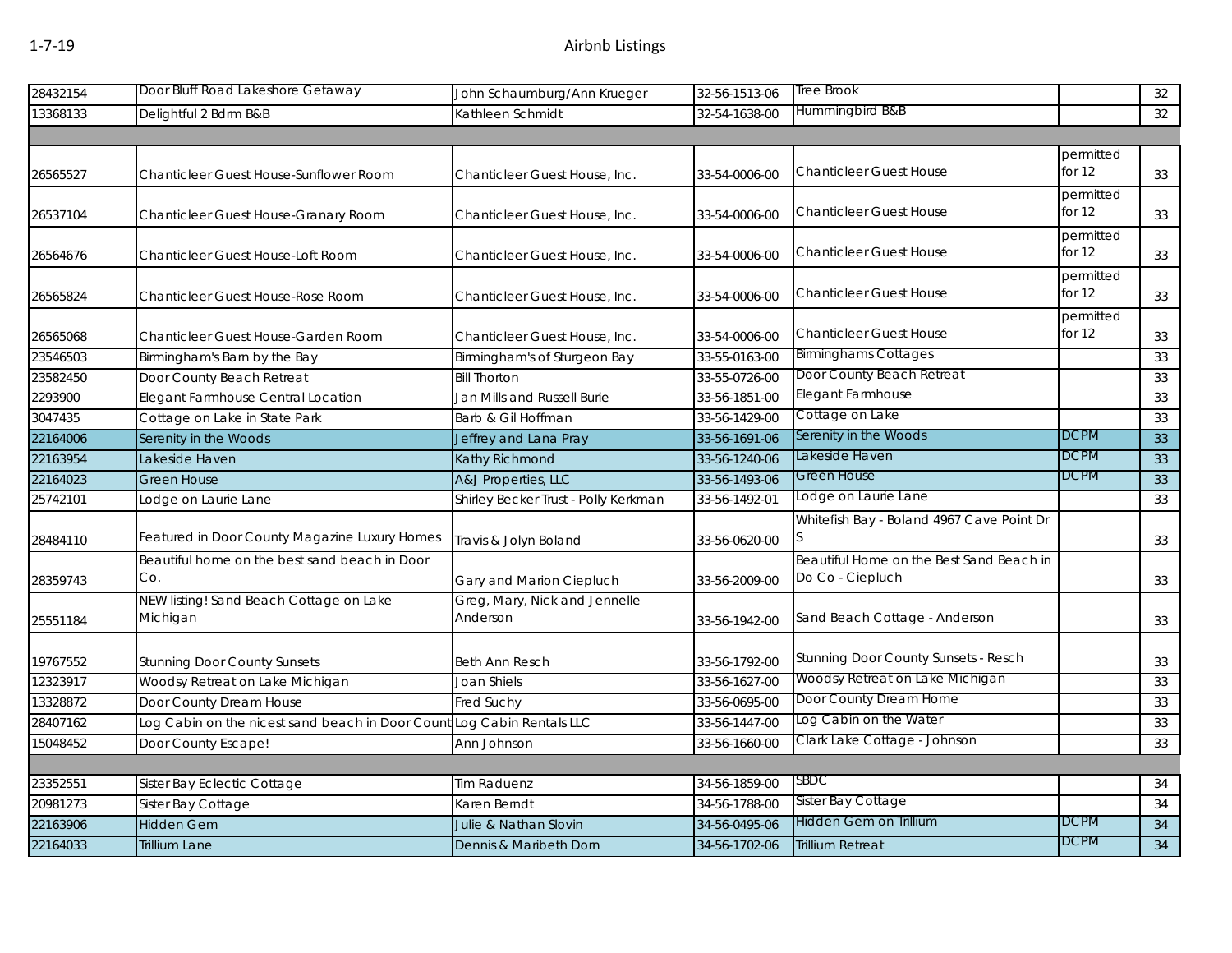| 22163993 | Port New                                                      | Andrew Bookmeier                                        | 34-56-0075-06  | <b>Port New</b>                             | <b>DCPM</b>                                                   | 34 |
|----------|---------------------------------------------------------------|---------------------------------------------------------|----------------|---------------------------------------------|---------------------------------------------------------------|----|
| 22164040 | Wall to Wall Retreat                                          | <b>Jack and Teresa Wall</b>                             | 34-56-1335-016 | Wall to Wall Retreat                        | <b>DCPM</b>                                                   | 34 |
| 22339043 | King's Landing                                                | <b>Wiswell Property Group</b>                           | 34-56-1602-06  | Kings Landing                               | <b>DCPM</b>                                                   | 34 |
| 22163827 | Copper Moon                                                   | Donald Denny                                            | 34-55-0761-06  | Copper Moon Cottage                         | <b>DCPM</b>                                                   | 34 |
| 23698884 | Another Thyme                                                 | David Peterson                                          | 34-56-1805-06  | <b>Anpther Thyme</b>                        | <b>DCPM</b>                                                   | 34 |
| 25692031 | Salinskys Domicile Cottage                                    | Jim Salinsky                                            | 34-56-1757-06  | Salinskys Domicile Cottage                  | <b>DCPM</b>                                                   | 34 |
| 22164027 | <b>High Garden</b>                                            | Jeff & Alisha Wiswell - Wiswell Property (34-56-1888-06 |                | <b>High Garden</b>                          | <b>DCPM</b>                                                   | 34 |
| 24200272 | Cotter Cottage                                                | <b>Brandon Cotter</b>                                   | 34-56-1885-00  | Cotter Cottage                              |                                                               | 34 |
| 27491674 | Large Classic Cottage in Heart of Sister Bay                  | Ashley Prange et al                                     | 34-56-1985-00  | Large Classic Cottage in Hear of Sister Bay |                                                               | 34 |
| 26327643 | The Yoga Pad - Open & Eclectic Includes Free Yoga Brad Massey |                                                         | 34-56-1982-00  | Yoga Pad, The                               |                                                               | 34 |
| 12672427 | Beach view waterfront park access!                            | Dawn and Walter Nawrot                                  | 34-56-1620-00  | Parkview Drive - Nawrot                     |                                                               | 34 |
| 25692012 | Door in the woods                                             | Tom Ahlbeck - Daisy Ahlbeck Trust                       | 34-56-1892-06  | Door in the Woods                           |                                                               | 34 |
| 19227870 | Cute and Cozy Steps from Downtown                             | Audrey and Craig Schmidt                                | 34-56-1769-00  | Cute and Cozy Sister Bay - Schmidt          |                                                               | 34 |
| 30958438 | <b>Maple Manor</b>                                            |                                                         |                | old owner is permitted                      |                                                               | 34 |
| 30368118 | Hillside Haven                                                |                                                         |                |                                             |                                                               | 34 |
| 16332969 | Family Friendly Retreat in the Heart of Sister Bay            | Pamela Schmitz/ CPS Holdings LLC                        | 34-56-1695-00  | Sister Bay Chalet                           |                                                               | 34 |
|          |                                                               |                                                         |                |                                             |                                                               |    |
| 24476710 | queen-bed private room at the Holiday Music<br>Motel          | Holiday Motel Management LLC                            | 35-50-0964-00  | <b>Holiday Music Hotel</b>                  | permitted<br>for 18                                           | 35 |
| 24498867 | 2 beds in private room at Holiday Music Motel                 | Holiday Motel Management LLC                            | 35-50-0964-00  | <b>Holiday Music Hotel</b>                  | permitted<br>for 18                                           | 35 |
| 28562716 | Private BR/BA, Whrlpl, Historic B&B                           | <b>Dennis Statz</b>                                     | 35-52-0856-00  | White Lace Inn                              | permitted<br>for eighteen<br>six units<br>listed on<br>Airbnb | 35 |
|          |                                                               |                                                         |                |                                             | permitted                                                     |    |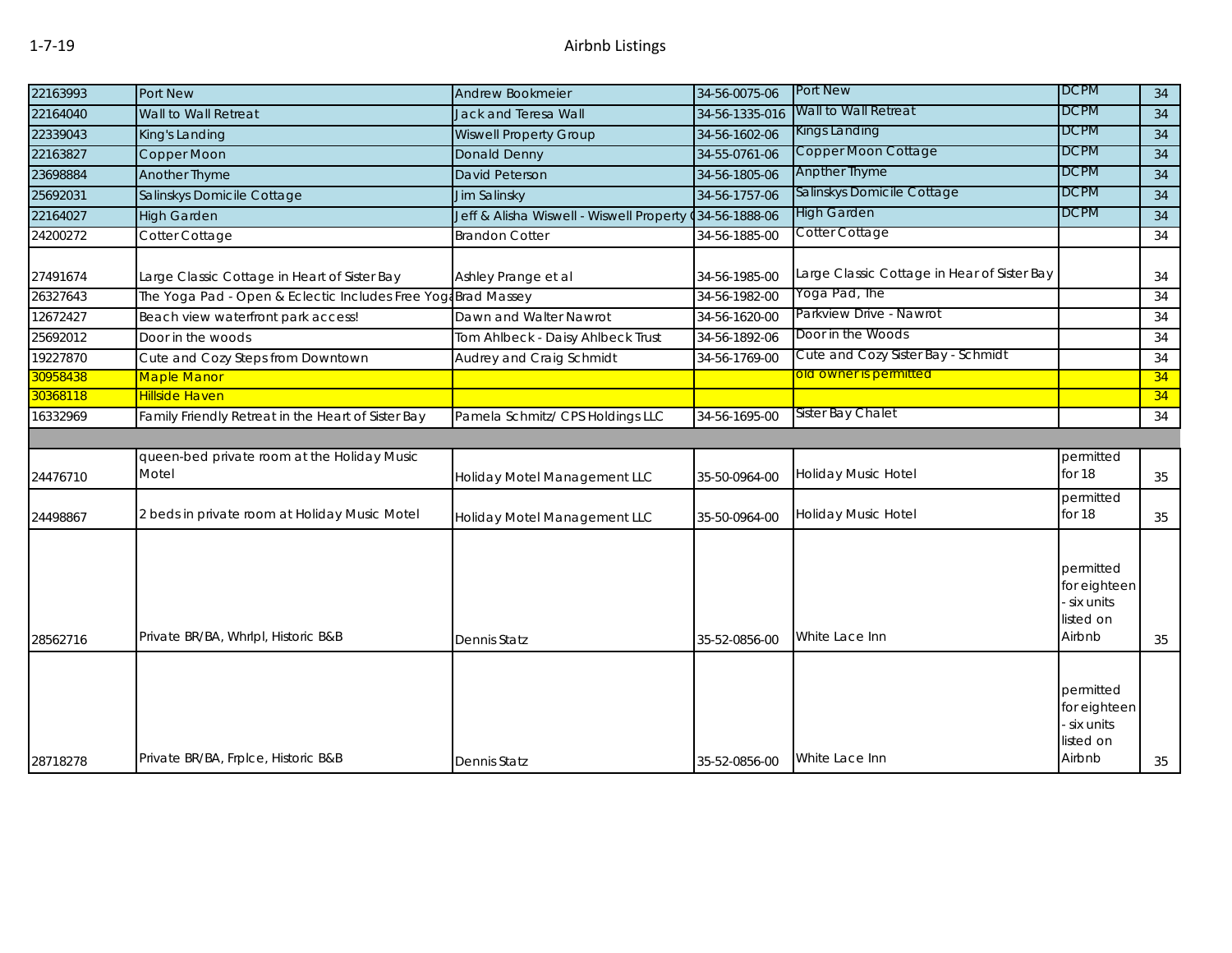| 28738298 | Private BR/BA, FP&WHP, Historic B&B | Dennis Statz        | 35-52-0856-00 | White Lace Inn | permitted<br>for eighteen<br>- six units<br>listed on<br>Airbnb | 35 |
|----------|-------------------------------------|---------------------|---------------|----------------|-----------------------------------------------------------------|----|
| 28611670 | Private BR/BA, Frplce, Historic B&B | Dennis Statz        | 35-52-0856-00 | White Lace Inn | permitted<br>for eighteen<br>- six units<br>listed on<br>Airbnb | 35 |
| 28719565 | Private BR/BA, Frplce, Historic B&B | <b>Dennis Statz</b> | 35-52-0856-00 | White Lace Inn | permitted<br>for eighteen<br>- six units<br>listed on<br>Airbnb | 35 |
| 28737263 | Private BR/BA, FP&WHP, Historic B&B | Dennis Statz        | 35-52-0856-00 | White Lace Inn | permitted<br>for eighteen<br>- six units<br>listed on<br>Airbnb | 35 |
| 28738915 | Private BR/BA, FP&WHP, Historic B&B | Dennis Statz        | 35-52-0856-00 | White Lace Inn | permitted<br>for eighteen<br>- six units<br>listed on<br>Airbnb | 35 |
| 10732512 | Private BR/BA, FRPLCE, Historic B&B | <b>Dennis Statz</b> | 35-52-0856-00 | White Lace Inn | permitted<br>for eighteen<br>- six units<br>listed on<br>Airbnb | 35 |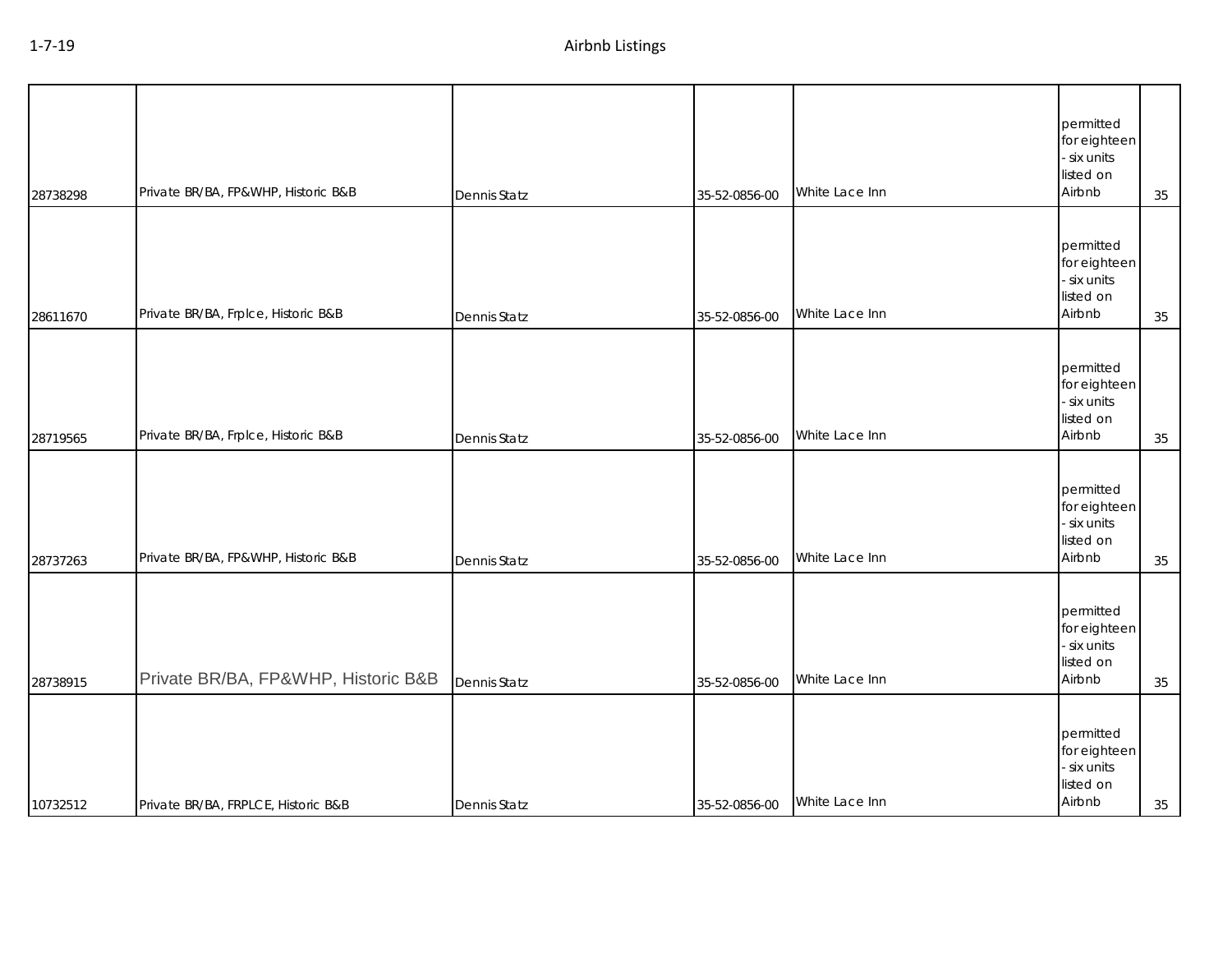| 10704789 | Private BR/BA, WHRPL, Historic B&b  | Dennis Statz | 35-52-0856-00 | White Lace Inn | permitted<br>for eighteen<br>- six units<br>listed on<br>Airbnb | 35 |
|----------|-------------------------------------|--------------|---------------|----------------|-----------------------------------------------------------------|----|
| 28608919 | Private BR/BA, FP&WHP, Historic B&B | Dennis Statz | 35-52-0856-00 | White Lace Inn | permitted<br>for eighteen<br>- six units<br>listed on<br>Airbnb | 35 |
| 28782204 | Private BR/BA, FP&WHP, Historic B&B | Dennis Statz | 35-52-0856-00 | White Lace Inn | permitted<br>for eighteen<br>- six units<br>listed on<br>Airbnb | 35 |
| 28739719 | Private BR/BA, FP&WHP, Historic B&B | Dennis Statz | 35-52-0856-00 | White Lace Inn | permitted<br>for eighteen<br>- six units<br>listed on<br>Airbnb | 35 |
| 28781413 | Private BR/BA, FP&WHP, Historic B&B | Dennis Statz | 35-52-0856-00 | White Lace Inn | permitted<br>for eighteen<br>- six units<br>listed on<br>Airbnb | 35 |
| 10569102 | Private BR/BA, FRPLCE, Historic B&B | Dennis Statz | 35-52-0856-00 | White Lace Inn | permitted<br>for eighteen<br>- six units<br>listed on<br>Airbnb | 35 |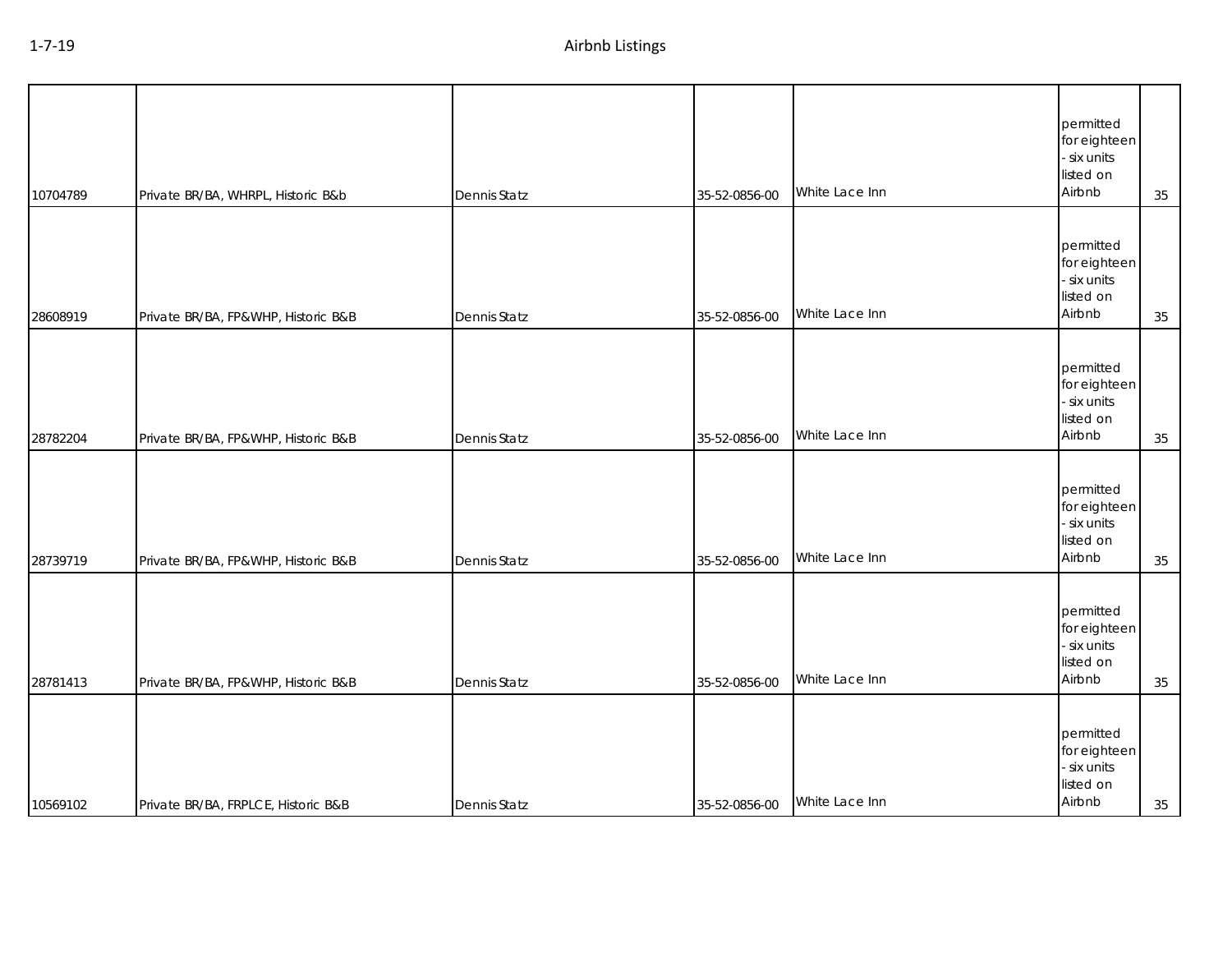| 10731586           | Private BR/BA, FP & WHO, Historic B&B                             | Dennis Statz                                                     | 35-52-0856-00                  | White Lace Inn                                                         | permitted<br>for eighteen<br>six units<br>listed on<br>Airbnb | 35       |
|--------------------|-------------------------------------------------------------------|------------------------------------------------------------------|--------------------------------|------------------------------------------------------------------------|---------------------------------------------------------------|----------|
| 27786823           | Steeple View Cottage                                              | Dennis Statz                                                     | 35-52-0856-00                  | White Lace Inn                                                         |                                                               | 35       |
| 10700860           | Private BR/BA, Whrlpl, Historic B&B                               | Dennis Statz                                                     | 35-52-0856-00                  | White Lace Inn                                                         | permitted<br>for eighteen<br>six units<br>listed on<br>Airbnb | 35       |
| 10730935           | Private BR/BA, FP & WHP, Historic B&B                             | Dennis Statz                                                     | 35-52-0856-00                  | White Lace Inn                                                         | permitted<br>for eighteen<br>six units<br>listed on<br>Airbnb | 35       |
| 4692800            | the Magnolia Suite                                                | Diane Allen & Mike Perski                                        | 35-53-1096-00                  | The Magnolia                                                           |                                                               | 35       |
| 3324489<br>3190446 | Downtown Sturgeon Bay, Arbor<br>Downtown Sturgeon Bay - Postcard  | RME Holdings - Robert Esposito<br>RME Holdings - Robert Esposito | 35-53-1452-00<br>35-53-1452-00 | Arbor and Postcard - RME Holdings<br>Arbor and Postcard - RME Holdings | Permitted<br>for two units<br>Permitted<br>for two units      | 35<br>35 |
| 19180482           | The Coach House                                                   | Robert & Teresa Esposito                                         | 35-53-1628-00                  |                                                                        | permitted<br>for $3$                                          | 35       |
| 12792862           | Downtown Sturgeon Bay CornerSuite                                 | Robert & Teresa Esposito                                         | 35-53-1628-00                  | Villa and Corner Suite                                                 | permitted<br>for $3$                                          | 35       |
| 12793691           | Downtown Sturgeon Bay Villa Suite                                 | Robert & Teresa Esposito                                         | 35-53-1628-00                  | Villa and Corner Suite                                                 | permitted<br>for $3$                                          | 35       |
| 24470520           | Fantastic 2 Bedroom Apartment Luxurious and Mod The Bay Lofts IIc |                                                                  | 35-53-1899-00                  | The Bay Lofts                                                          | permitted<br>for $2$                                          | $35\,$   |
| 24375314           | Modern and Luxurious 1 Bedroom Apartment<br>Downtown              | The Bay Lofts IIc                                                | 35-53-1899-00                  | The Bay Lofts                                                          | permitted<br>for $2$                                          | 35       |
| 28540445           | Sweet Suites                                                      | <b>Terry Ullman</b>                                              | 35-54-1967-00                  | Door County Candy B&B                                                  |                                                               | 35       |
| 22027336           | Dancing Dragonfly Airbnb                                          | David Hayes                                                      | 35-54-1427-00                  |                                                                        |                                                               | 35       |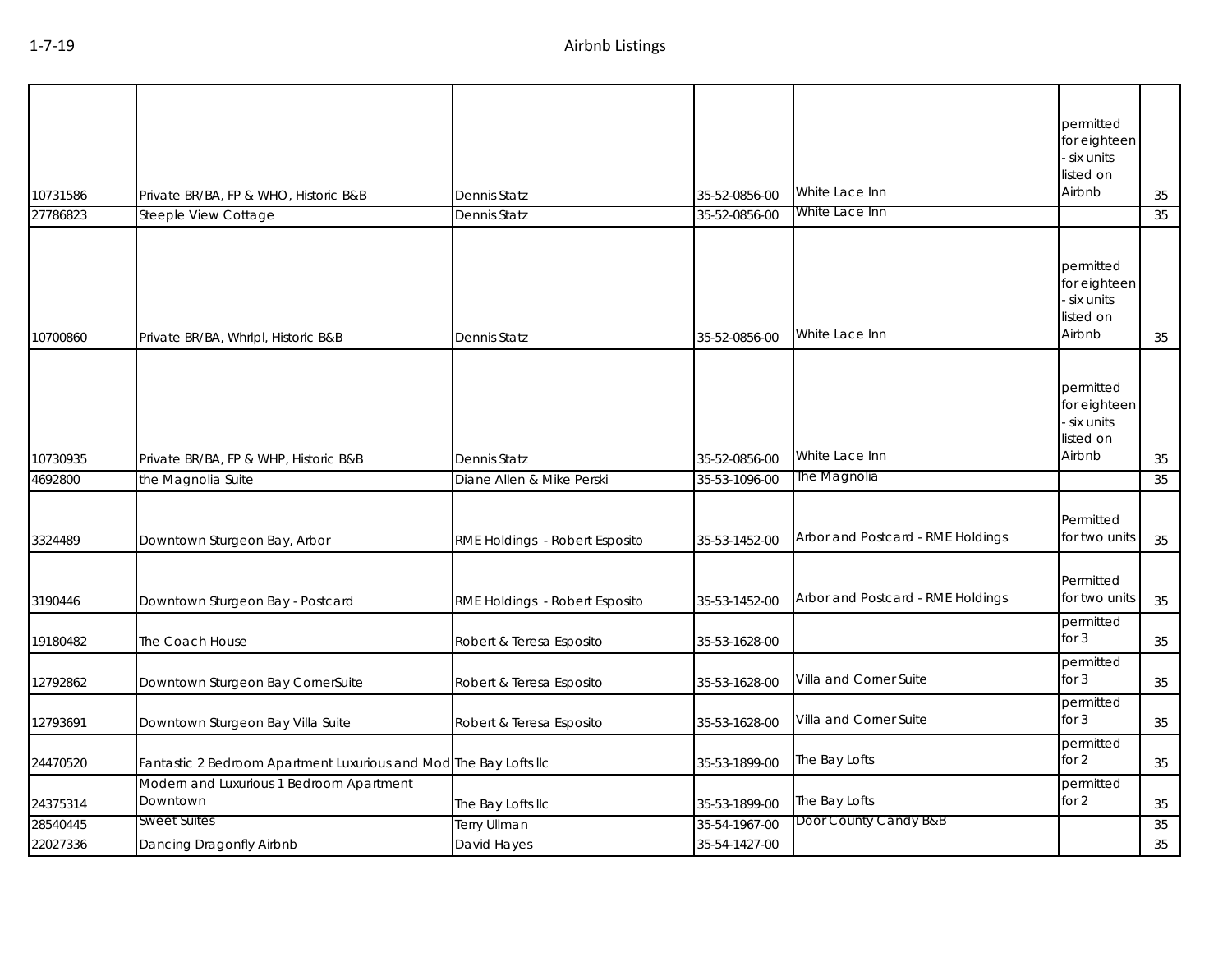| 31039083 | Dancing Dragonfly - Sunset Room                       | David Hayes                        | 35-54-1427-00 | Reynolds House B&B - Dancing Dragonfly    | permitted<br>for 4              | 35 |
|----------|-------------------------------------------------------|------------------------------------|---------------|-------------------------------------------|---------------------------------|----|
| 31038791 | Dancing Dragonfly - Sunrise Room                      | David Hayes                        | 35-54-1427-00 | Reynolds House B&B - Dancing Dragonfly    | permitted<br>for $4$            | 35 |
| 31039543 | Dancing Dragonfly - Northstar Room                    | David Hayes                        | 35-54-1427-00 | Reynolds House B&B - Dancing Dragonfly    | permitted<br>for $4$            | 35 |
| 26745725 | Garden Gate Bed and Breakfast: Vintage Rose<br>Room   | Robin Vallow                       | 35-54-0858-00 | Garden Gate                               | permitted<br>for $4$            | 35 |
| 27084207 | Garden Gate Bed and Breakfast: Garden Suite           | Robin Vallow                       | 35-54-0858-00 | Garden Gate                               | permitted<br>for $4$            | 35 |
| 27085342 | Garden Gate Bed & Breakfast: English Lavender<br>Room | Robin Vallow                       | 35-54-0858-00 | Garden Gate                               | permitted<br>for $4$            | 35 |
| 27085059 | Garden Gate Bed and Breakfast: Cottage Rose<br>Room   | Robin Vallow                       | 35-54-0858-00 | Garden Gate                               | permitted<br>for $4$            | 35 |
| 17586605 | The Diplomat Bed and Breakfast/Chancery suite         | Tami Dal Santo                     | 35-54-1544-00 | Diplomat Bed and Breakfast                | permitted<br>for six units      | 35 |
| 9506189  | Diplomat Bed and Breakfast/Treaty Suite               | Tami Dal Santo                     | 35-54-1544-00 | Diplomat Bed and Breakfast                | permitted<br>for six units      | 35 |
| 26452662 | Sturgeon Bay Countryside Studio                       | Aaron Carmody                      | 35-56-1928-00 | Sturgeon Bay Countryside Studio           |                                 | 35 |
| 27834966 | Sive's Door                                           | Sive's Door LLC - Rebecca Bodmer   | 35-56-1972-00 | Sive's Door                               |                                 | 35 |
| 27877637 | Myrtles Place                                         | <b>Bonny Schinkten</b>             | 35-56-1947-00 | <b>Myrtles Place</b>                      |                                 | 35 |
| 27503937 | The Blue Cottage Cozy city cottage near<br>downtown.  | Tom Haight                         | 35-56-1991-00 | Blue Cottage, The -Haight                 |                                 | 35 |
| 24607218 | West Side Gem                                         | Susan I Guthrie                    | 35-56-1918-00 | West Side Gem - 223 S Lansing             |                                 | 35 |
| 24911248 | 3BR Newly Renovated House in Sturgeon Bay             | Phlip Lyons and Judith Dwyer Lyons | 35-56-1994-00 | Three Bedroom House - Lyons               |                                 | 35 |
| 25487105 | Sturgeon Bay Waterfront Cottage                       | Justin & Lindsey Bohrer            | 33-56-1954-00 | Bayside Cottage -- Bohrer - 3815 Bayshore |                                 | 35 |
| 16392503 | Lily Pad Cottage                                      | Alisa Landman                      | 35-56-1808-00 | Lily Pad Cottage                          |                                 | 35 |
| 14487990 | Close to Everything in Sturgeon Bay                   | Ann Kifer                          | 35-56-1673-00 | Neenah Street Holdings                    |                                 | 35 |
| 24733645 | Castaway Cottage                                      | Jonathan & Kathy Salit             | 35-56-1936-00 | Castaway Cottage                          |                                 | 35 |
| 18683132 | Perfectly Downtown                                    | Carter Holdings LLC                | 35-56-1746-00 | Perfectly Downtown and Delaware Dream     | permitted<br>for $2$            | 35 |
| 19762075 | Delaware Dream                                        | Carter Holdings LLC                | 35-56-1746-00 | Perfectly Downtown and Delaware Dream     | permitted<br>for $2$            | 35 |
| 3280736  | Door County Waterfront Cottage                        | CenterPointe Yacht Services        | 35-56-0911-00 | CenterPointe Marina                       | permitted<br>for three<br>units | 35 |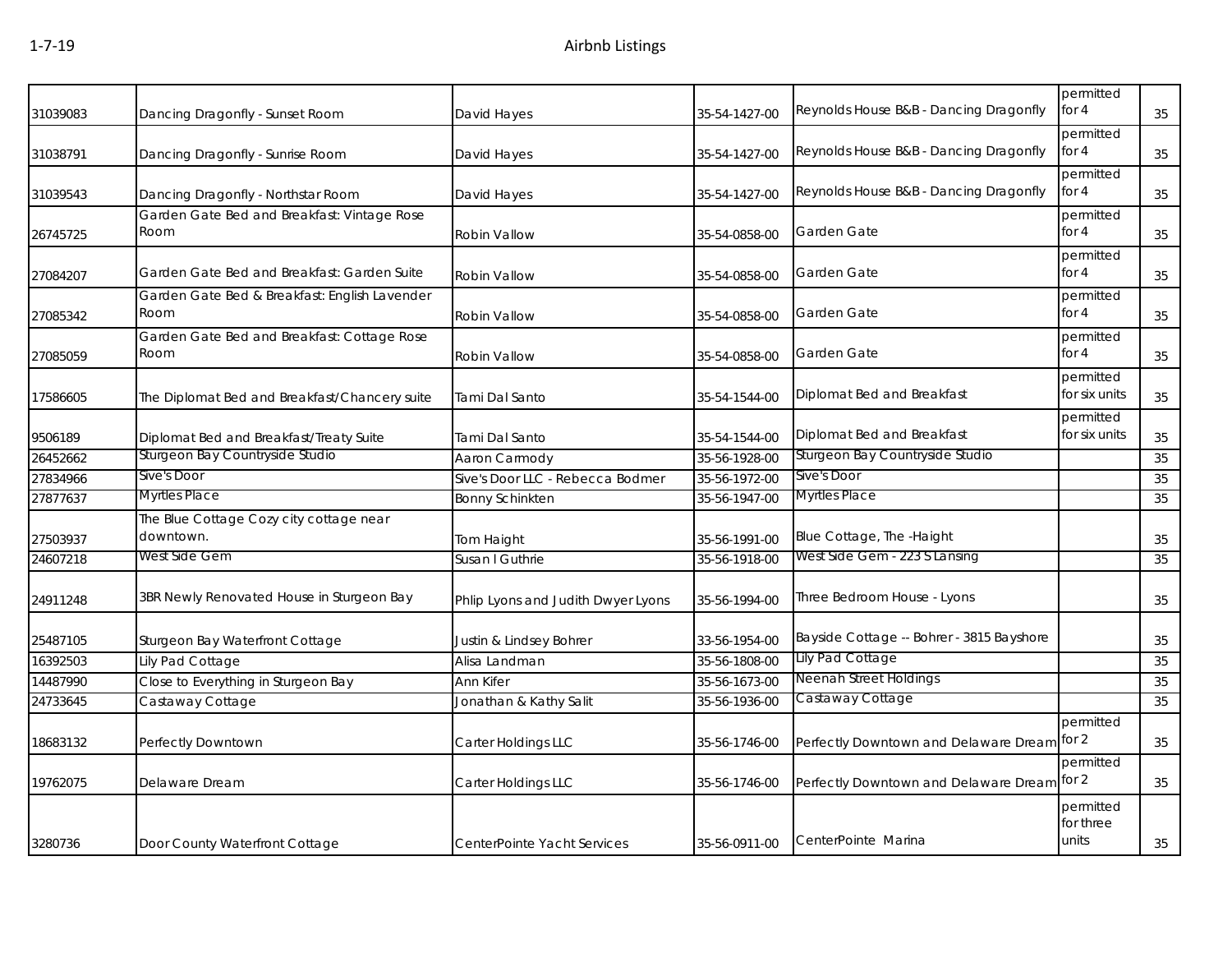|          |                                                                          |                                    |               |                                                       | permitted<br>for three |    |
|----------|--------------------------------------------------------------------------|------------------------------------|---------------|-------------------------------------------------------|------------------------|----|
| 13749828 | Door County Waterfront Cottage                                           | CenterPointe Yacht Services        | 35-56-0911-00 | CenterPointe Marina                                   | units                  | 35 |
| 24629975 | NEW!Waterfront Sturgeon Bay Home w/Deck & Fire<br>Pit                    | Cheryl Link                        | 35-56-1875-00 | On Bay Thyme                                          |                        | 35 |
| 25623966 | Turtle Suite, Door County: Waterfront Suite                              | John Hermanson                     | 35-56-1819-00 | Suite on the Water                                    | Peritted for<br>3      | 35 |
| 25621059 | The Nest, Door County: Room in Waterfront Home                           | John Hermanson                     | 35-56-1819-00 | Suite on the Water                                    | Peritted for<br>3      | 35 |
| 26270652 | NEW! 'Collectic Farmhouse Suite!' in Sturgeon Bay!                       | Aaron Hilpipre                     | 35-56-1939-00 | Hilpipre-228 N 7th Ave - Collectic<br>Farmhouse Suite |                        | 35 |
| 19179293 | Door County Bayview                                                      | Diane Rockwell                     | 35-56-1772-00 | Door County Bayview                                   |                        | 35 |
| 21982114 | Sturgeon Bay Waterfront Cottage                                          | Eric Minten                        | 35-56-1767-00 | Door County Waterfront Cottage Minten                 |                        | 35 |
| 24261293 | Dock on the Bay Coach Home                                               | Fear Investments                   | 35-56-1889-00 | Dock on the Baty                                      |                        | 35 |
| 3518762  | Downtown Sturgeon Bay, Door County                                       | Hans Reumschuessel                 | 35-56-1437-00 | Downtown Sturgeon Bay                                 |                        | 35 |
| 25319787 | R&H Bayshore Estate                                                      | Helen & Robin Urban                | 35-56-1957-00 | R & H Bayshore Estate                                 |                        | 35 |
| 9271311  | Chalet on the Shore                                                      | Jennifer Jorns & Brian Frisque     | 35-56-1663-00 | Chalet by the Shore                                   |                        | 35 |
| 21642288 | Overlooking Third Ave                                                    | Joe Baw and Rob Paul               | 35-53-1816-00 | Overlooking Third Aveqq                               |                        | 35 |
| 19824536 | Chalet by the Bay                                                        | Jonathan Salit                     | 35-56-1807-00 | Chalet by the Bay - Salit                             |                        | 35 |
| 1095333  | A City Cottage in the Heart of Town                                      | Kelly Avenson & Elliot Goettelman  | 35-56-1651-00 | City Cottage, The                                     |                        | 35 |
| 17380652 | Sawyer View Villa                                                        | Ken Glasheen                       | 35-56-1726-00 | Sawyer View Village                                   |                        | 35 |
| 25578596 | NEW! Sturgeon Bay Home Near Potawatomi State P Tom and Christine Dehnert |                                    | 35-56-1927-00 | Port View Cottage                                     |                        | 35 |
| 15678659 | Yellow Cottage                                                           | Megan and Shane Wheeler            | 35-56-1946-00 | Yellow Cottage, Wheeler                               |                        | 35 |
| 23343621 | Veronica Joyce                                                           | Lola DeVillers and Stuart Champeau | 35-56-1877-00 | Veronica Joice                                        |                        | 35 |
| 26203239 | Air Mikey B                                                              | Michael Bleck                      | 35-56-1911-00 | Bleck-316 N Joliet                                    |                        | 35 |
| 8129738  | Sturgeon Bay Doll House                                                  | Patrice Sebastian                  | 35-56-1565-00 | Sturgeon Bay Doll House                               |                        | 35 |
| 18346670 | Manor on Main                                                            | Paul Larson                        | 35-56-1777-00 | Main Manor - Larson                                   |                        | 35 |
| 13257277 | Door County Easy Living                                                  | <b>Rich Miller</b>                 | 35-56-1654-00 | Door County Easy Living - Miller                      |                        | 35 |
| 18359397 | <b>Barbara's Guest House</b>                                             | Stephen Day                        | 35-56-1727-00 | <b>Barbara's Guest House</b>                          |                        | 35 |
| 18655796 | Petite Maison Bleu                                                       | <b>Terry Cummings</b>              | 35-56-1755-00 | Petite Maison Bleu                                    |                        | 35 |
| 28844540 | Sunset house                                                             | ODK PROPERTIES Ben Keleny          | 35-56-2017-00 | Sunset House - Keleny                                 | permitted<br>for $2$   | 35 |
| 30062445 | Door Belle                                                               | ODK PROPERTIES Ben Keleny          | 35-56-2017-00 | Sunset House - Keleny                                 | permitted<br>for 2     | 35 |
| 29946818 | Oak Street Loft   Westside Water View                                    | Jeff Tebon                         | 35-56-2029-17 | Oak Street Loft - Tebon                               |                        | 35 |
| 28538540 | The Ballard House Door County                                            | Restassure                         | 35-56-2044-17 | <b>Ballard House</b>                                  |                        | 35 |
| 28511065 | Door County Home Away From Home                                          | Alison and Phil Weckler            | 35-56-2001-00 | Door County Home Away from Home                       |                        | 35 |
|          |                                                                          |                                    |               |                                                       |                        |    |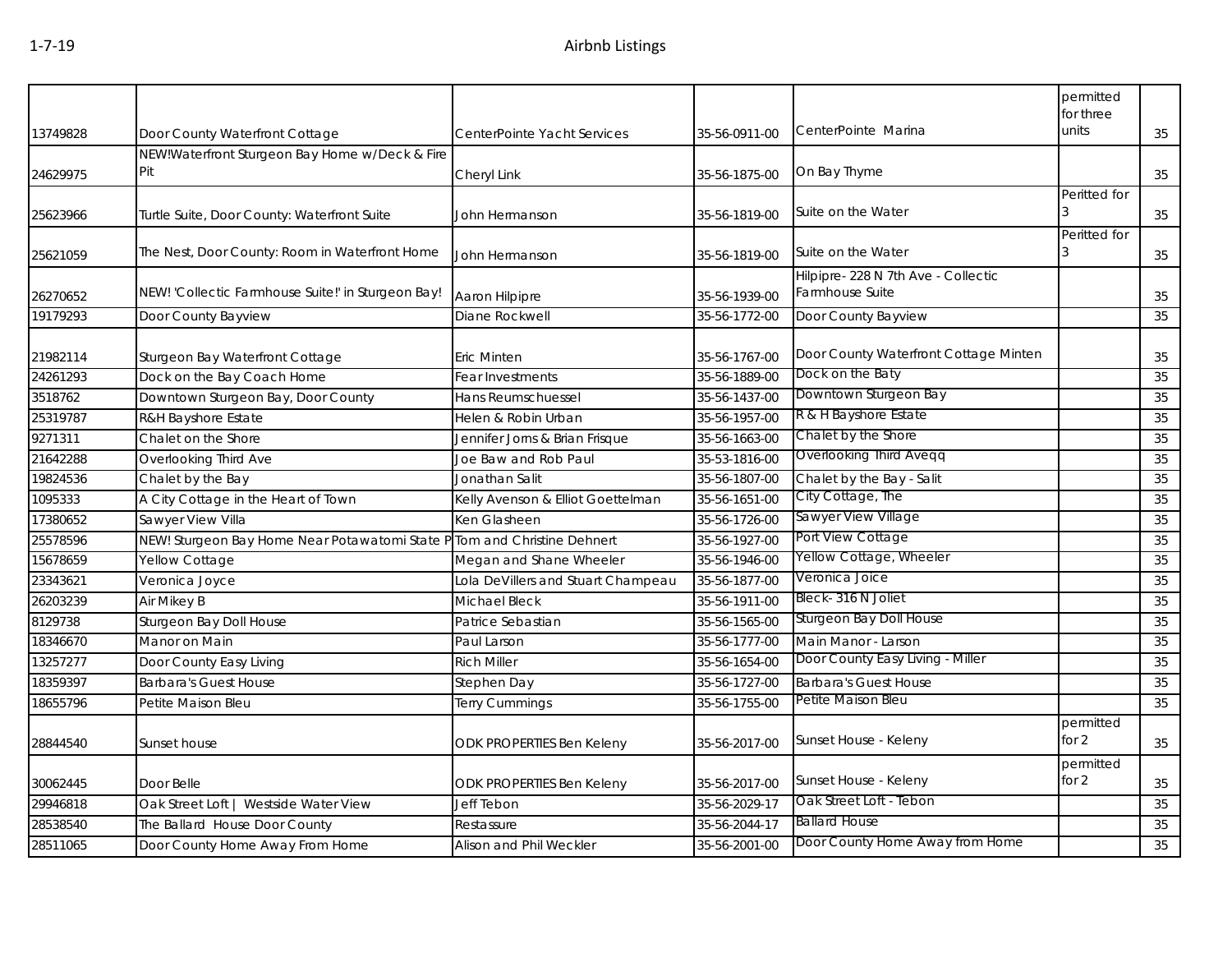| 23698225 | Boat House on the Bay                                                   | <b>William Anderson</b>          | 35-56-1629-06 | <b>Boat House</b>                        | dcpm        | 35              |
|----------|-------------------------------------------------------------------------|----------------------------------|---------------|------------------------------------------|-------------|-----------------|
| 24718344 | Door County Home for your Family Retreats                               | Aaron Carmody                    | N/A           | 30+ day only                             |             | 35              |
| 5974438? | Charisma Sail Boat                                                      |                                  |               |                                          |             | 35 <sup>°</sup> |
|          |                                                                         |                                  |               |                                          |             |                 |
| 30532976 | Abode on the beach                                                      | LLC Great Wulf Partners/Cap Wulf | 36-56-0811-00 | Abode on the Beach                       |             | 36              |
|          |                                                                         |                                  |               |                                          |             |                 |
| 5585456  | On the shore of Lake Michigan                                           | Ann Emmerich                     | 36-56-1487-00 | Emmerich - On the Shore of Lake Michigan |             | 36              |
| 20123299 | The Clerestory on Lake Michigan                                         | Christopher Mohar                | 36-56-1789-00 | The Clerestory on Lake Michigan          |             | 36              |
| 18073736 | Claybanks   A Woodsy Retreat near Lake Michigan David Goettelman        |                                  | 36-56-1731-00 | Clay Banks Woodsy Retreat                |             | 36              |
|          |                                                                         |                                  |               | A Spirit of Adventure-Wadkins -2986 Lake |             |                 |
| 28333052 | Beach House right on Lake Michigan!                                     | Mercedes Wadkins                 | 36-56-1814-01 | Forest Park Road                         |             | 36              |
| 19548982 | Tolan's Cottage                                                         | Sally Tolan                      | 36-56-0816-13 | Tolans Cottage                           |             | 36              |
|          | WaterFront Townhouse on Sturgeon Bay Channel                            |                                  |               |                                          |             |                 |
| 22501817 | South Unit                                                              | Joe Fittshur                     | 36-56-1329-00 | Port Haven Executive Home                |             | 36              |
| 9091864  | porthaven North Unit                                                    | Joe Fittshur                     | 36-56-1329-00 | Port Haven Executive Home                |             | 36              |
| 13904531 | extra port haven listing                                                | Joe Fittshur                     |               |                                          | dup         | 36              |
|          |                                                                         |                                  |               |                                          |             |                 |
| 28214581 | Peace of Beach                                                          | Chris Jeanquart                  | 36-56-1969-00 | Jeanquart - 3140 Lake Forest Park Road   |             | 36              |
|          |                                                                         |                                  |               |                                          | permitted   |                 |
| 6253565  | Lake Lane Cottages in Door County 31                                    | Rob Vogel                        | 36-56-0869-00 | Lake Lane Cottages                       | for $3$     | 36              |
|          |                                                                         |                                  |               |                                          | permitted   |                 |
| 11700582 | Lake Lane Cottages Camper                                               | Rob Vogel                        | 36-56-0869-00 | Lake Lane Cottages                       | for $3$     | 36              |
|          |                                                                         |                                  |               |                                          | permitted   |                 |
| 11699220 | Lake Lane Cottage #2                                                    | Rob Vogel                        | 36-56-0869-00 | Lake Lane Cottages                       | for $3$     | 36              |
| 10283729 | <b>Historic Family Farm</b>                                             | <b>Tom Mickelson</b>             | 36-56-1579-00 | <b>Historic Family Farm</b>              |             | 36              |
|          |                                                                         |                                  |               |                                          |             |                 |
| 19285613 | Beautiful Waterfront Cabin Door County                                  | Donn Rozz, Robert Paul           | 39-53-1374-00 | Rozz Little Cemetery                     |             | 39              |
|          |                                                                         |                                  |               |                                          | permite for |                 |
| 27457684 | Door County Waterfront Cabin New Construction 20 Donn Rozz, Robert Paul |                                  | 39-53-1374-00 | <b>Rozz Little Cemetery</b>              |             | 39              |
| 17300921 | Family Friendly Cabin On The Bay!                                       | Goffard                          | 39-56-1709-00 | Cabin on the Bay - Goffard               |             | 39              |
| 1327057  | 3 Bedroom Cottage with a Water View                                     | Mark and Jill Schwarzbauer       | 39-56-1320-00 | La Bella Casa Di Mattoni                 |             | 39              |
| 15057147 | Door County Shore Front 2 Bdrm Cabin on 1.2 Acres Pat O'Donnell         |                                  | 39-56-1398-00 | Cabin Sun Over Beach                     |             | 39              |
|          |                                                                         |                                  |               |                                          |             |                 |
| 19594834 | Waterfront Door County Cottage                                          | Lisa Soukup                      | 42-56-1774-00 | Waterftont Cottage - Soukup              |             | 42              |
| 14266444 | Door County Waterfront Cottage                                          | Bur Wholesale Company - John Bur | 42-56-1666-00 | Waterfront Cottage - BUR                 |             | 42              |
|          |                                                                         |                                  |               |                                          |             |                 |
|          |                                                                         |                                  |               |                                          | permitted   |                 |
| 11389754 | Charming Near Town Motel Room                                           | <b>Andrew Valentincic</b>        | 46-50-1596-00 | <b>Viking Village</b>                    | for 13      | 46              |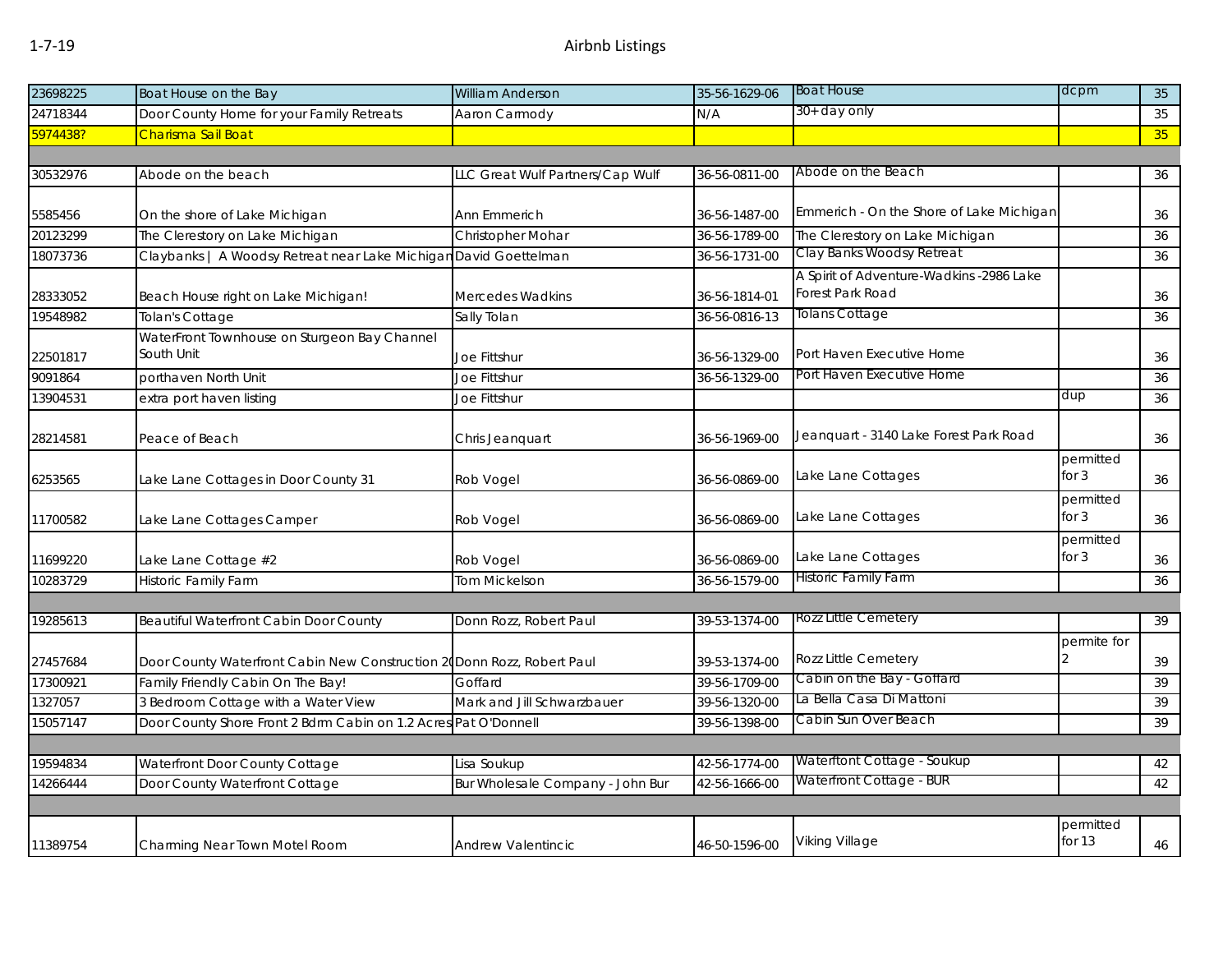| 8898775  | Viking Village 2 Bedroom Flat                                                                  | Andrew Valentincic                             | 46-50-1596-00 | Viking Village                               | permitted<br>for $13$ | 46 |
|----------|------------------------------------------------------------------------------------------------|------------------------------------------------|---------------|----------------------------------------------|-----------------------|----|
| 14825088 | Charming one bedroom flat at Viking Village                                                    | Andrew Valentincic                             | 46-50-1596-00 | Viking Village                               | permitted<br>for $13$ | 46 |
| 10907613 | Sunrise A Frame on the lake                                                                    | Andrew Valentincic                             | 46-50-1596-00 | Viking Village                               | permitted<br>for 13   | 46 |
| 15351847 | Cozy and charming studio with kitchen.                                                         | Andrew Valentincic                             | 46-50-1596-00 | Viking Village                               | permitted<br>for 13   | 46 |
| 13156138 | Cute Affordable Cabin on Island - Kayaker Cabin                                                | Dawn Chier                                     | 46-55-0731-00 | Coffee Creek Cabin                           | permitted<br>for $2$  | 46 |
| 25616352 | Island View Cottage on Washington Island                                                       | Edward & Peri Ann Wasie                        | 46-56-1909-00 | Island View Cottage - Wasie                  |                       | 46 |
| 6541476  | Charming Waterfront Cottage                                                                    | Alex Trueblood                                 | 46-56-1411-00 | Trueblood Cottage                            |                       | 46 |
| 24117398 | Washington Island home With history and warmth                                                 | Carol Lemon                                    | 46-56-1917-00 | Washington Island Historical Home -<br>Lemon |                       | 46 |
| 13378765 | Coffee Creek Cabins "Biker Cabin" on Wash. Island Dawn Chier                                   |                                                | 46-55-0731-00 | Coffee Creek Cabin                           | permitted<br>for $2$  | 46 |
| 22717916 | Old Orchard Farm                                                                               | Deb Sheridan                                   | 46-56-1867-00 | Old Orchard Farm                             |                       | 46 |
| 14443055 | Bay Farm Lake Cottage                                                                          | Kathleen Young                                 | 46-56-1650-00 | Bay Farm LLC                                 |                       | 46 |
| 25811058 | Breezy Beach                                                                                   | Richard Tobey                                  | 46-56-1940-00 | <b>Breezy Beach</b>                          |                       | 46 |
| 23713057 | Watermark Inn-Washington Island (Suite G)                                                      | Larry Kilduff                                  | 46-56-0584-00 | Watermark Inn                                |                       | 46 |
| 26269262 | Watermark Inn-Washington Island (Suite B)                                                      | Larry Kilduff                                  | 46-56-0584-00 | Watermark Inn                                |                       | 46 |
| 25488651 | Washington Island Home in the Woods                                                            | Jeff and Corinn Sevcik                         | 46-56-1891-00 | West Harbor - Sevcik                         |                       | 46 |
| 25622011 | Folk Tree Farm on Washington Island                                                            | Casey Dahl & Shawn Murray                      | 46-56-1933-00 | Folk Tree Farm                               |                       | 46 |
| 29857856 | Quiet Island Waterfront Retreat                                                                | Daniel Wiersum                                 | 46-56-2036-00 | Quiet Island Waterfront Retreat              |                       | 46 |
| 29252930 | Lake Michagan Living                                                                           | Not Door County Comes up in Door County Search |               |                                              | Outside DC            |    |
| 20991844 | <b>Menominee River Vacation Home</b>                                                           | Not Door County Comes up in Door County Search |               |                                              | <b>Outside DC</b>     |    |
| 21816968 | <b>Hogans Place</b>                                                                            | Not Door County Comes up in Door County Search |               |                                              | <b>Outside DC</b>     |    |
| 21549001 | Cozy Lakefront Home                                                                            | Not Door County Comes up in Door County Search |               |                                              | <b>Outside DC</b>     |    |
| 28734368 | Luxury on the Lake                                                                             | Not Door County Comes up in Door County Search |               |                                              | <b>Outside DC</b>     |    |
| 19176512 | <b>Book Your Summer Getaway Now</b>                                                            | Not Door County Comes up in Door County Search |               |                                              | <b>Outside DC</b>     |    |
| 27703908 | 2 bedroom duplex in quiet neighborhood                                                         | Not Door County Comes up in Door County Search |               |                                              | <b>Outside DC</b>     |    |
| 27232787 | Cute 2 Bedroom Bungalow                                                                        | Not Door County Comes up in Door County Search |               |                                              | <b>Outside DC</b>     |    |
| 29843132 | <b>Hogans Place 4</b>                                                                          | Not Door County Comes up in Door County Search |               |                                              | Outside DC            |    |
| 30403078 | <b>Bentley's Place</b>                                                                         | Not Door County Comes up in Door County Search |               |                                              | <b>Outside DC</b>     |    |
| 29780152 | 2 bed apartment, lake view next to Lake Michigan                                               | Not Door County Comes up in Door County Search |               |                                              | <b>Outside DC</b>     |    |
| 30106811 | Nice Studio with 2 Full Beds and Full Kitchen                                                  | Not Door County Comes up in Door County Search |               |                                              | Outside DC            |    |
| 30106940 | 2-Bedroom Apt next to Lake Michigan Loading Doc Not Door County Comes up in Door County Search |                                                |               |                                              | Outside DC            |    |
|          |                                                                                                |                                                |               |                                              |                       |    |